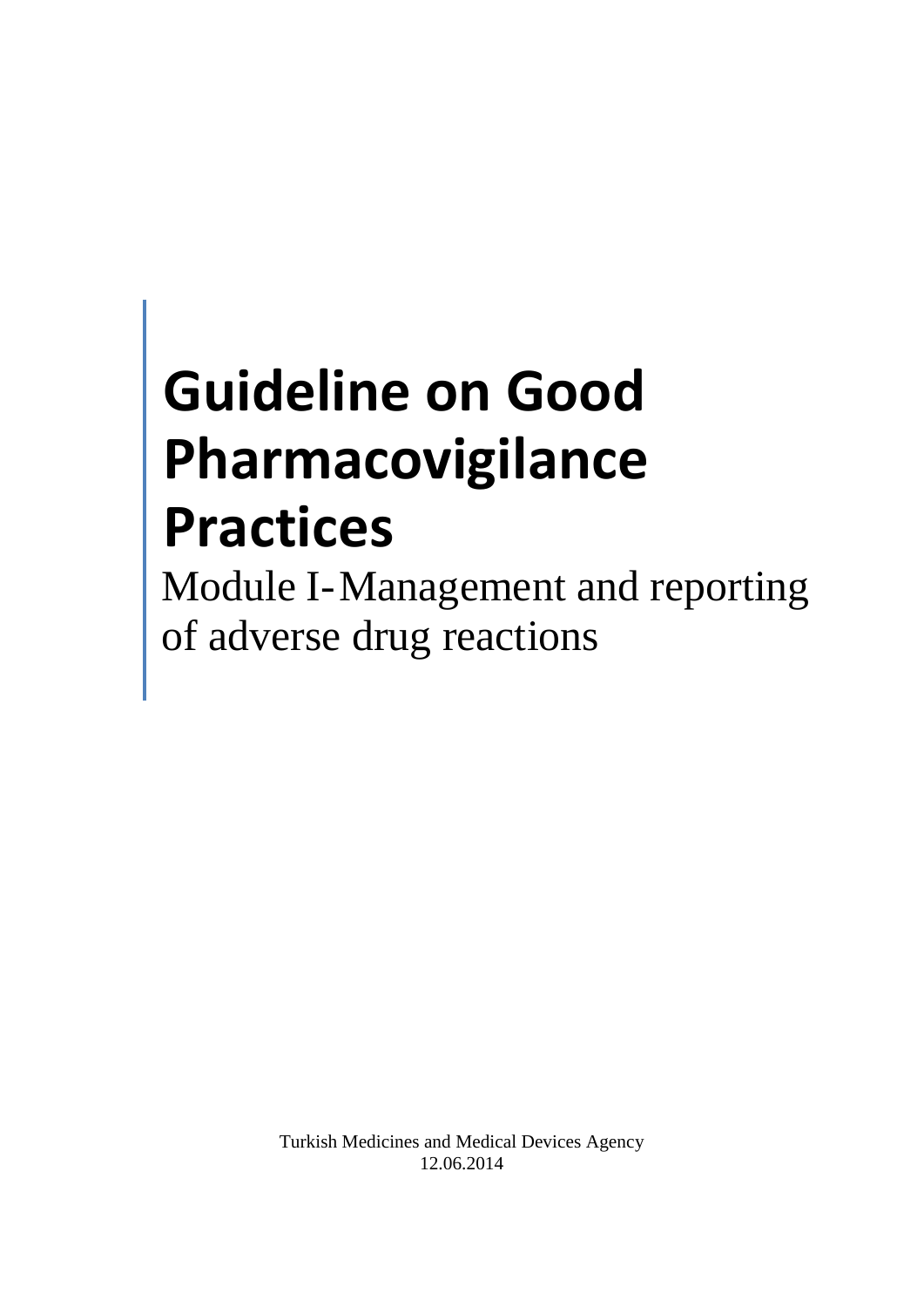# **Table of Contents**

| Chapter I                       |                                                                                |  |
|---------------------------------|--------------------------------------------------------------------------------|--|
|                                 | Purpose, Scope and Definitions                                                 |  |
| 1.1                             | Purpose<br>$\overline{4}$                                                      |  |
| 1.2<br>Scope                    | $\overline{4}$                                                                 |  |
| 1.3                             |                                                                                |  |
| 1.3.1                           |                                                                                |  |
| 1.3.2                           |                                                                                |  |
| 1.3.3                           |                                                                                |  |
| 1.3.4                           |                                                                                |  |
| 1.3.5                           |                                                                                |  |
| 1.3.6                           |                                                                                |  |
| 1.3.7                           |                                                                                |  |
| 1.3.8                           |                                                                                |  |
| 1.3.9                           |                                                                                |  |
| 1.3.10                          |                                                                                |  |
| 1.3.11                          |                                                                                |  |
| Chapter II                      |                                                                                |  |
| <b>Structures and Processes</b> |                                                                                |  |
| 2.1                             |                                                                                |  |
| 2.1.1                           |                                                                                |  |
| 2.1.1.1                         |                                                                                |  |
| 2.1.1.2                         |                                                                                |  |
| 2.1.1.3                         |                                                                                |  |
| 2.1.1.4                         |                                                                                |  |
| 2.1.2                           |                                                                                |  |
| 2.2                             |                                                                                |  |
| 2.3                             |                                                                                |  |
| 2.4                             |                                                                                |  |
| 2.5                             |                                                                                |  |
| 2.6                             |                                                                                |  |
| 2.6.1                           |                                                                                |  |
| 2.6.1.1                         |                                                                                |  |
| 2.6.1.2                         |                                                                                |  |
| 2.6.2                           |                                                                                |  |
| 2.6.3                           | Reports of overdose, abuse, off-label use, misuse, medical error or occupation |  |
| 2.6.4                           | $\mathbf{1}$                                                                   |  |

13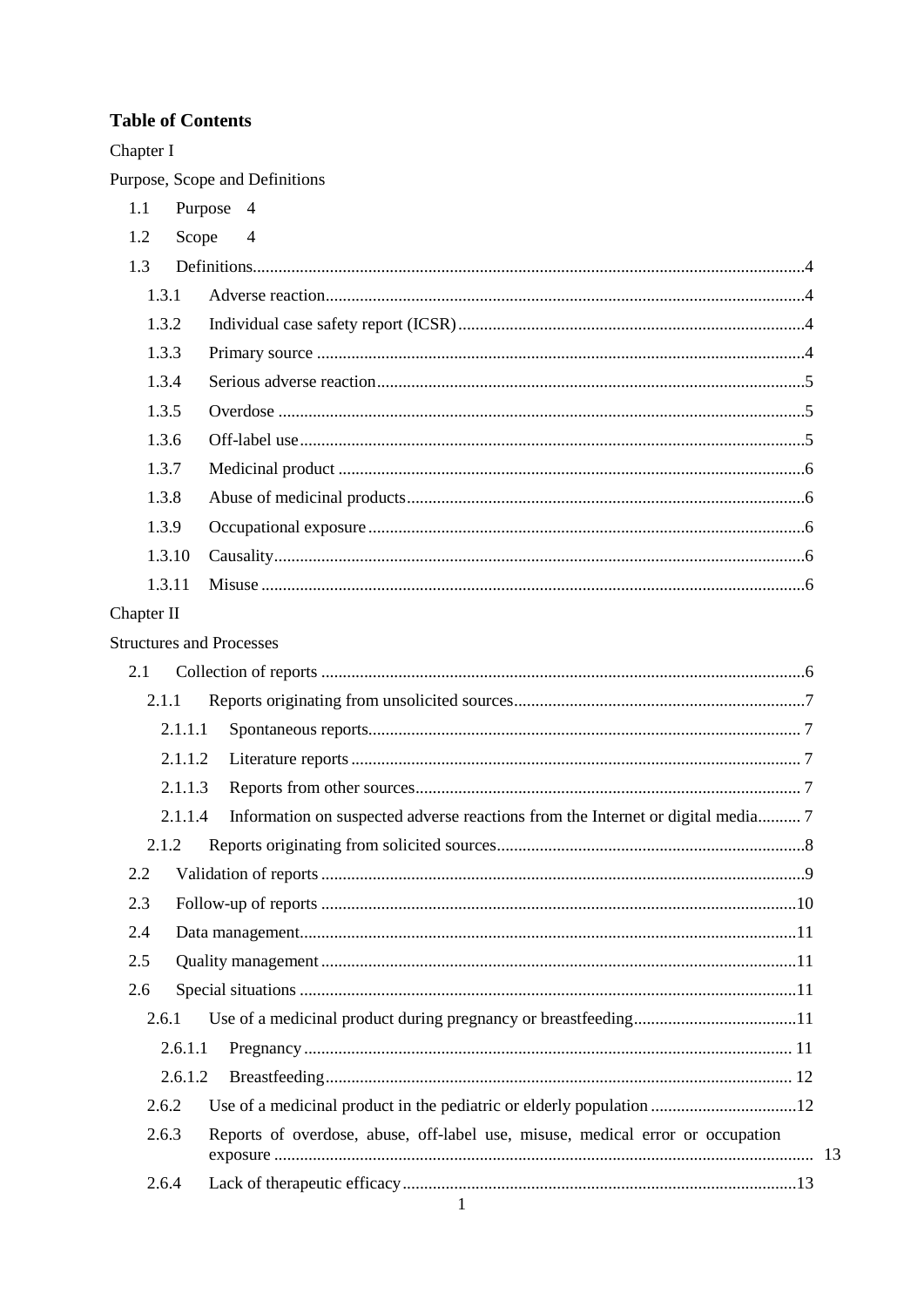| 2.7          |                                                                                           |  |
|--------------|-------------------------------------------------------------------------------------------|--|
| 2.7.1        |                                                                                           |  |
| Chapter III  |                                                                                           |  |
|              | Responsibilities of marketing authorization holders                                       |  |
| 3.1          |                                                                                           |  |
| 3.1.1        |                                                                                           |  |
| 3.1.2        | Case reports published in the scientific and medical literature 14                        |  |
| 3.1.3        | Suspected adverse reactions related to quality defects or counterfeit medicinal           |  |
| 3.1.4        | Suspected transmission of an infectious agent via a medicinal product15                   |  |
| 3.1.5        |                                                                                           |  |
| 3.1.6        | Period between the submission of the marketing authorization application and the          |  |
| 3.1.7        | Period after suspension, revocation or withdrawal of marketing authorization16            |  |
| 3.1.8        |                                                                                           |  |
| 3.1.9        | Reports from patient support programs and market research programs17                      |  |
| Chapter IV   |                                                                                           |  |
|              | Preparation of Individual Case Safety Reports                                             |  |
| 4.1          |                                                                                           |  |
| 4.2          |                                                                                           |  |
| 4.3          |                                                                                           |  |
| 4.4          |                                                                                           |  |
| 4.5          |                                                                                           |  |
| 4.5.1        |                                                                                           |  |
| 4.5.2        | Suspected adverse reaction reports published in the scientific and medical literature 19  |  |
| 4.5.3        | Suspected adverse reactions related to overdose, abuse, off-label use, misuse,            |  |
| 4.5.4        |                                                                                           |  |
| 4.5.5        | Suspected adverse reactions related to the quality defect or counterfeit medicinal        |  |
| 4.5.5.1      |                                                                                           |  |
| 4.5.5.2      |                                                                                           |  |
| 4.5.6        | Suspected transmission of an infectious agent via a medicinal product20                   |  |
| 4.5.7        | Reports originating from organized data collection systems and other systems20            |  |
| Appendixes   |                                                                                           |  |
|              |                                                                                           |  |
|              |                                                                                           |  |
|              | Appendix 3 – Detailed guidance on the monitoring of scientific and medical literature  24 |  |
| Appendix 3.1 | When to start and stop searching in the scientific and medical literature 24              |  |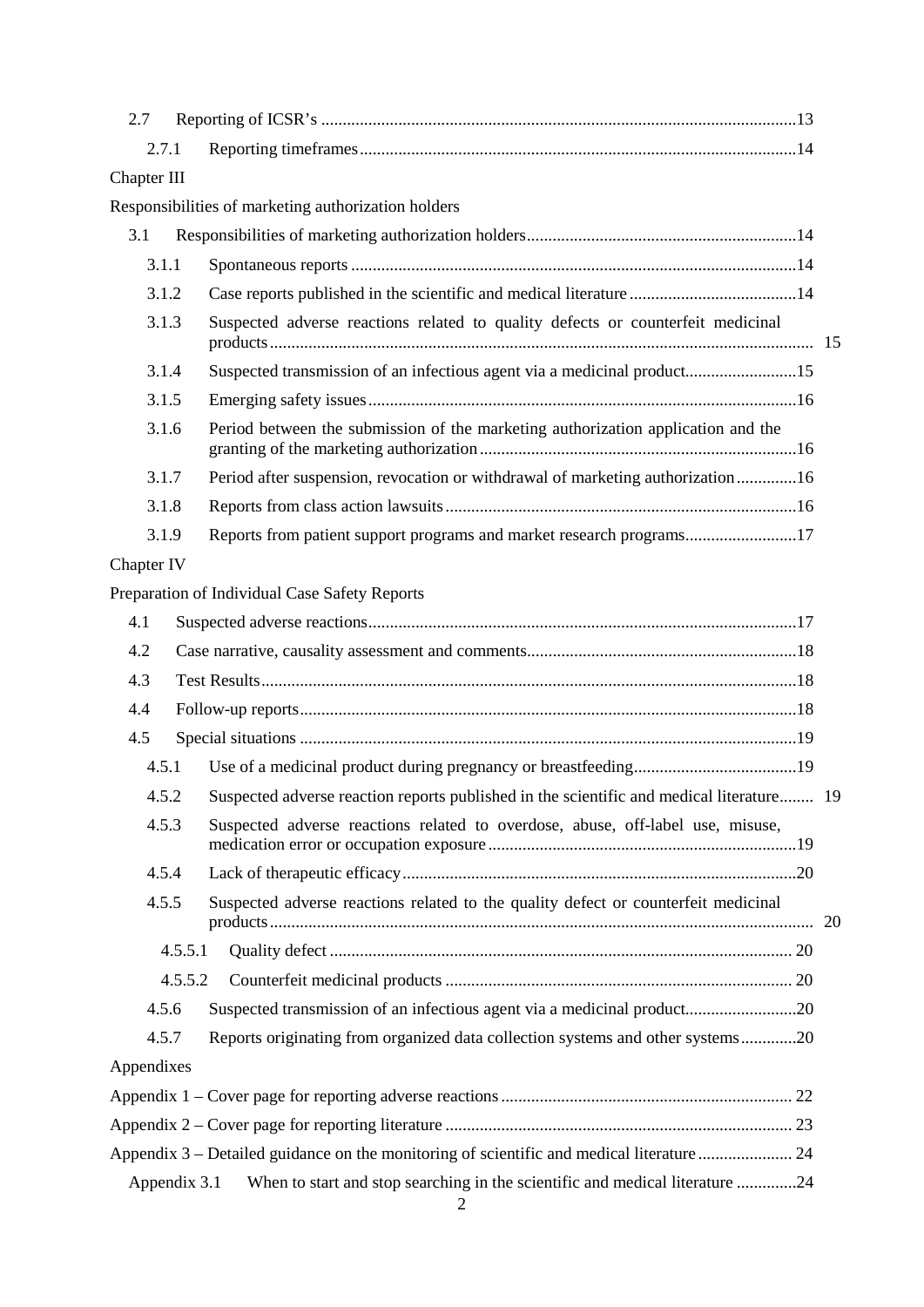| Appendix 3.2                |                                                                          |  |
|-----------------------------|--------------------------------------------------------------------------|--|
| Appendix 3.3                |                                                                          |  |
|                             |                                                                          |  |
|                             |                                                                          |  |
|                             |                                                                          |  |
|                             |                                                                          |  |
|                             |                                                                          |  |
| Appendix 3.4                |                                                                          |  |
| Appendix 3.5                |                                                                          |  |
| Appendix 3.6                |                                                                          |  |
| Appendix 3.7                |                                                                          |  |
| Appendix 3.8                |                                                                          |  |
| Appendix 3.9                |                                                                          |  |
| Appendix 3.10<br>literature | Submission of copies of articles published in the scientific and medical |  |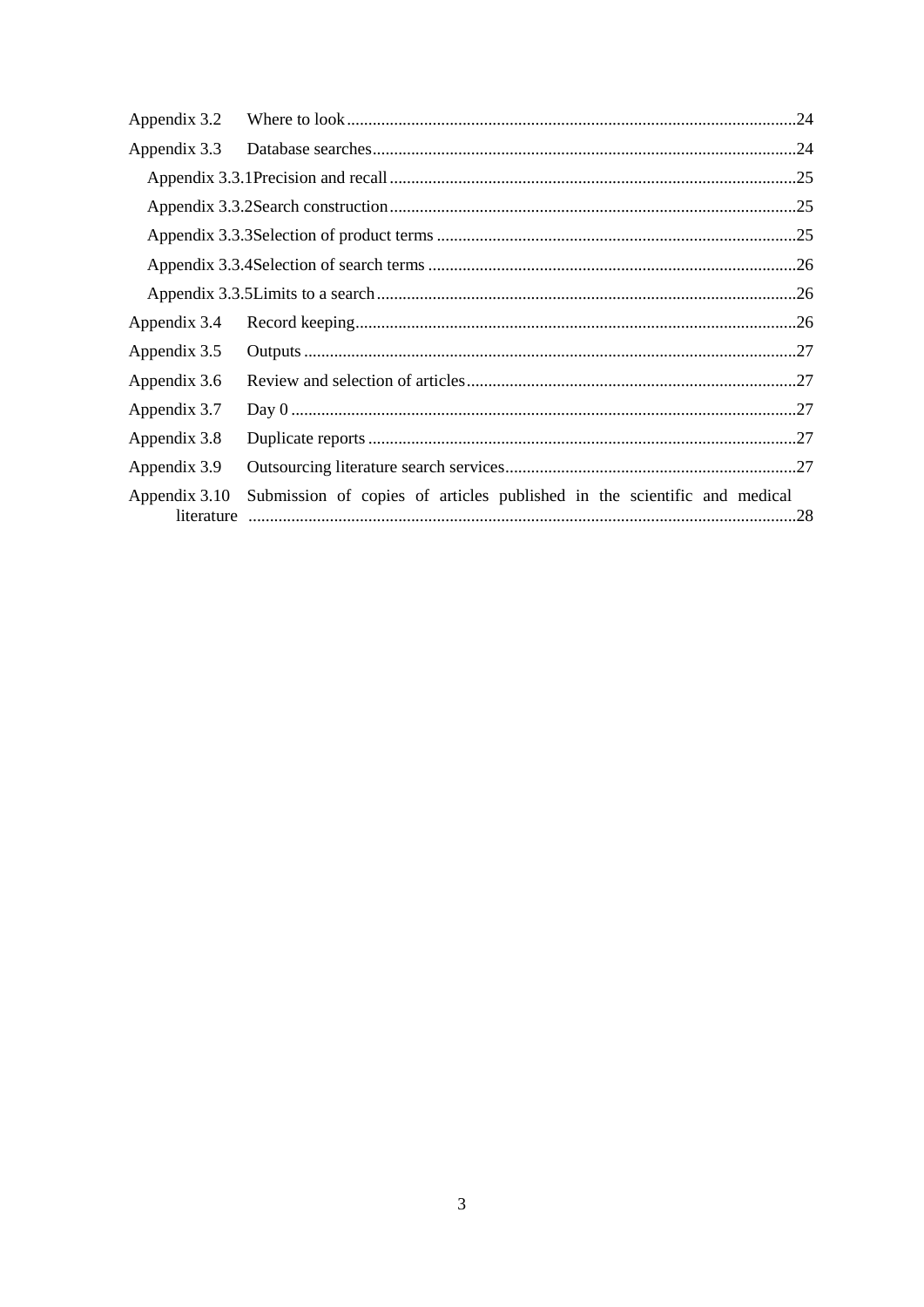## **Chapter I Purpose, Scope and Definitions**

## <span id="page-4-0"></span>**1.1 Purpose**

This guideline sets forth the principles and particulars for implementing the Regulation on Drug Safety to assist marketing authorization holders in fulfilling their obligations as regards the systematic monitoring of adverse reactions, the collection, recording, assessment, and archiving of pertinent data, coordination of contact with all relevant parties, and the management and reporting of adverse reactions to ensure safe use of drugs.

## <span id="page-4-1"></span>**1.2 Scope**

This guideline addresses the legal requirements which are applicable to the Agency and marketing authorization holders as regards the collection, data management and reporting of suspected adverse reactions (serious and non-serious) associated with medicinal products authorized in Turkey. Aspects regarding the reporting of emerging safety issues or of suspected adverse reactions occurring in special situations are also presented in this guideline.

This guideline does not address the collection, management and reporting of events or patters of use, which do not result in suspected adverse reactions (e.g. asymptomatic overdose, abuse, offlabel use, misuse or medication error) or which do not require to be reported as an individual case safety report (ICSR) or as an emerging safety issue. However, this information may need to be collected and presented in periodic safety update reports for the interpretation of safety data or for the benefit/risk evaluation of medicinal products.

## <span id="page-4-2"></span>**1.3 Definitions**

The definitions provided in the Regulation will apply for the purposes of this guideline, particularly with regard to the definitions provided in this section.

## **1.3.1 Adverse reaction**

<span id="page-4-3"></span>An adverse reaction is a response to a medicinal product which is noxious and unintended. This includes adverse reactions which arise from:

- the use of a medicinal product within the terms of the marketing authorization;
- the use outside the terms of the marketing authorization (i.e. overdose, off-label use, misuse, abuse and medical errors);
- occupational exposure.

## **1.3.2 Individual case safety report (ICSR)**

<span id="page-4-4"></span>This is an adverse drug reaction report, involving the reporting of one or several suspected adverse reactions in relation to a medicinal product that occur in a single patient at a specific point of time. A valid report should include at least one identifiable reporter, one single identifiable patient, at least one suspect adverse reaction and at least one suspect medicinal product.

## **1.3.3 Primary source**

<span id="page-4-5"></span>The primary source of the information on a suspected adverse reaction(s) is the person who reports the event. Several primary sources, such as healthcare professionals and/or a consumer, may provide information on the same case. In this situation, all the details regarding the primary sources should be included in the case report.

For the purposes of reporting suspect adverse reactions, a healthcare professional is a physician, pharmacist, dentist, nurse or midwife.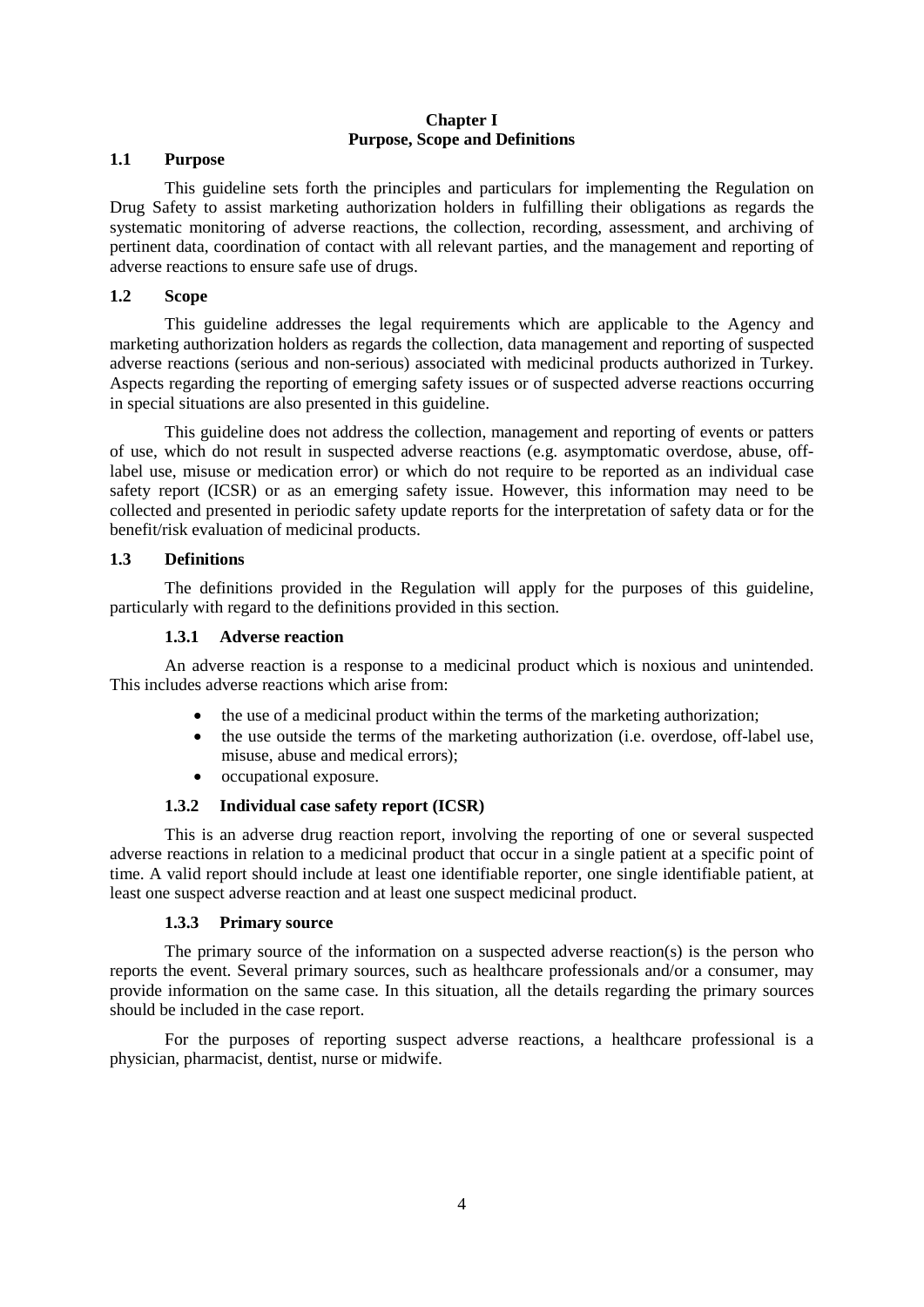For the purposes of reporting suspect adverse reactions, a consumer is a person who is not a healthcare professional, such as a patient or a lawyer, a friend, or a relative/parent/child of a patient.

In the case of a consumer report, it is considered that a spontaneous report has been confirmed by a healthcare professional if medical documentations (e.g. laboratory or other test data) have been provided which support the occurrence of the suspected adverse reaction or which indicate that an identifiable healthcare professional suspected a reasonable possibility of causal relationship between a medicinal product and the reported adverse event.

If a consumer initially reports more than one reaction and at least one of these receives medical confirmation, the whole report should be documented as a spontaneous report confirmed by a healthcare professional and be reported accordingly. Similarly, if a report is submitted by a medically qualified patient, friend, relative of the patient or caregiver, the case should be also considered as a spontaneous report confirmed by a healthcare professional.

## **1.3.4 Serious adverse reaction**

<span id="page-5-0"></span>A serious adverse reaction is any adverse reaction that results in death, is life-threatening, requires hospitalization or prolongation of existing hospitalization, results in persistent or significant disability or incapacity, is a congenital anomaly/birth defect.

The characteristics/consequences should be considered as the time of the reaction to determine the seriousness of a case. For example, the term 'life-threatening' refers to a reaction in which the patient was at risk of death at the time of the reaction; it does not refer to a reaction that could hypothetically cause death, had it been more severe.

Medical and scientific judgment should be exercised in deciding whether other situations should be considered as serious reactions. Some medical events may jeopardize the patient or may require an intervention to prevent one of the above consequences. Such important medical events should be considered as 'serious.' Examples of such events are intensive treatment in an emergency room or at home for allergic bronchospasm; blood dyscrasias or convulsions that do not result in hospitalization; or development of drug dependency or drug abuse.

Suspected transmission of an infectious agent should be also considered as a serious adverse reaction.

The important medical event (IME) terms list, developed by the EudraVigilance Expert Working Group based on the Medical Dictionary for Regulatory Activities (MedDRA) to facilitate the classification suspected adverse reactions, the analysis of aggregated data and the assessment of the ICSRs, will be subsequently posted on the Agency's website for pharmacovigilance use in Turkey.

#### **1.3.5 Overdose**

<span id="page-5-1"></span>This refers to the administration of a quantity of a medicinal product given per administration or cumulatively, which is above the maximum recommended dose according to the Agency-authorized summary of product characteristics. Clinical judgment should be always applied to establish overdosing.

## **1.3.6 Off-label use**

<span id="page-5-2"></span>The use of a medicinal product outside the indications and/or standard doses and/or the age range authorized in Turkey, and the importation of a medicinal product not yet authorized in Turkey for named patient use are considered as "off-label use."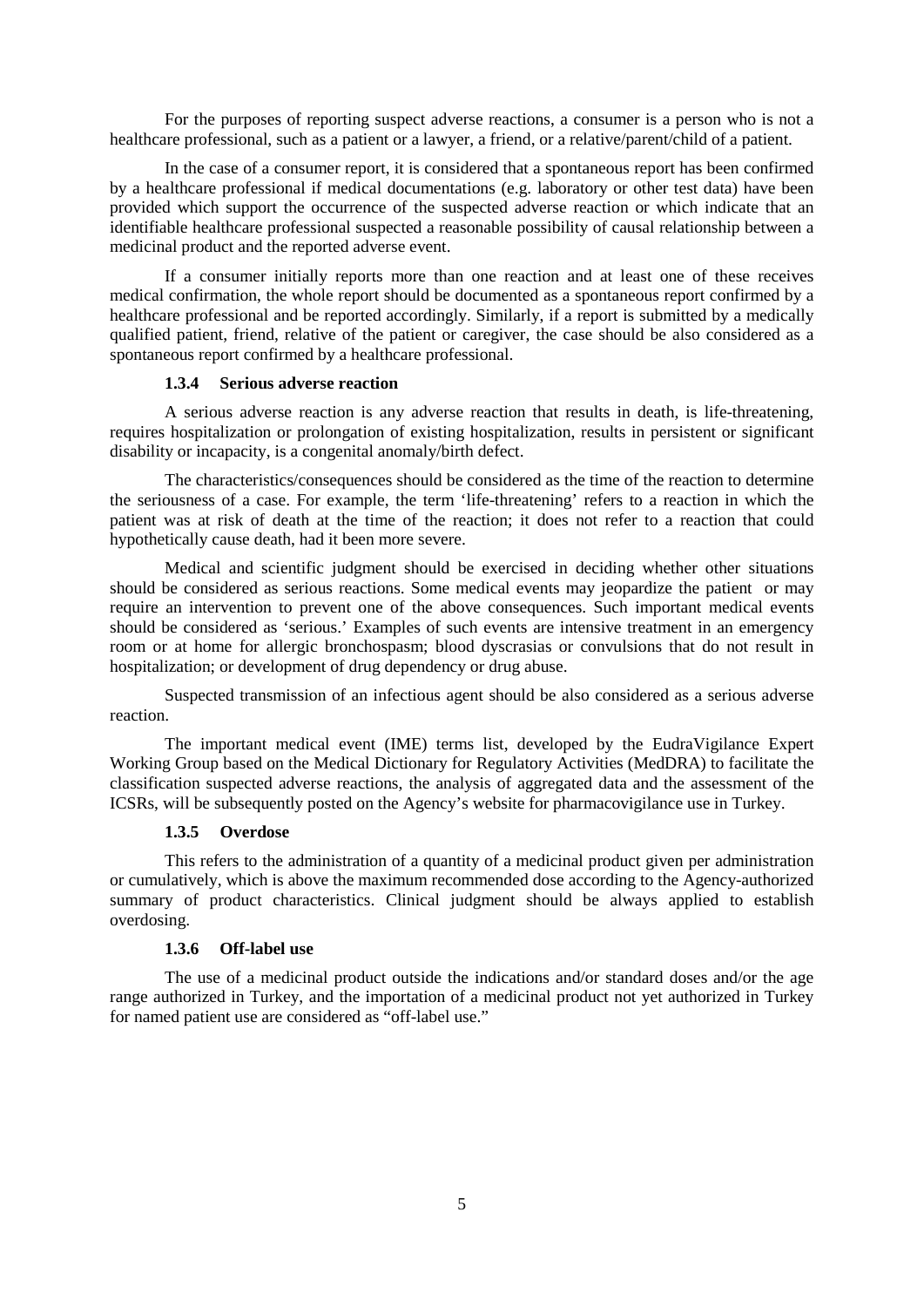#### **1.3.7 Medicinal product**

<span id="page-6-0"></span>A medicinal product is any substance or combination of substances, presented as having properties for diagnosing, treating or preventing disease in human beings, or which may be used in human beings either with a view to restoring, correcting or modifying physiological functions by exerting a pharmacological, immunological or metabolic action.

This guideline applies to not only medicinal products authorized in Turkey, but also all medicinal products commercialized abroad by the same marketing authorization holder.

#### **1.3.8 Abuse of medicinal products**

<span id="page-6-1"></span>This corresponds to the persistent or sporadic, intentional excessive use of a medicinal product, which is accompanied by harmful physical or psychological effects.

#### **1.3.9 Occupational exposure**

<span id="page-6-2"></span>This refers to the exposure to a medicinal product as a result of one's professional or nonprofessional occupation.

## **1.3.10 Causality**

<span id="page-6-3"></span>The definition of an adverse reaction implies at least a reasonable possibility of a causal relationship between a suspected medicinal product and an adverse event. An adverse reaction, in contrast to an adverse event, is characterized by the fact that a casual relationship between a medicinal product and an occurrence is suspected. For the purposes of reporting to TÜFAM, if an event is spontaneously reported, even if the relationship is unknown or unstated, it meets the definition of an adverse reaction.

Therefore all spontaneous reported notified by healthcare professionals, patients or consumers are considered suspected adverse reactions, unless the reporter specifically states that they believe the events to be unrelated or that a casual relationship can be excluded.

#### **1.3.11 Misuse**

<span id="page-6-4"></span>This refers to situations where the medicinal product is intentionally and inappropriately used not in accordance with the authorized product information.

#### **Chapter II Structures and Processes**

#### <span id="page-6-5"></span>**2.1 Collection of reports**

Two types of safety reports exists in the post-authorization phase: reports originating from unsolicited sources and reports originating from solicited sources.

Marketing authorization holders should take appropriate measures in order to collect and collate all reports of suspected adverse reactions originating from unsolicited or solicited sources. For this purpose, a pharmacovigilance system should be developed to allow the acquisition of sufficient information for the scientific evaluation of those reports. The system should be designed so that it helps to ensure that the collected reports are authentic, legible, accurate, consistent, verifiable and as complete as possible for their clinical assessment. The system should also be structured in a way that allows for reports of suspected adverse reactions to be validated in a timely manner and exchanged between the Agency and marketing authorization holders within the legal reporting timeframe.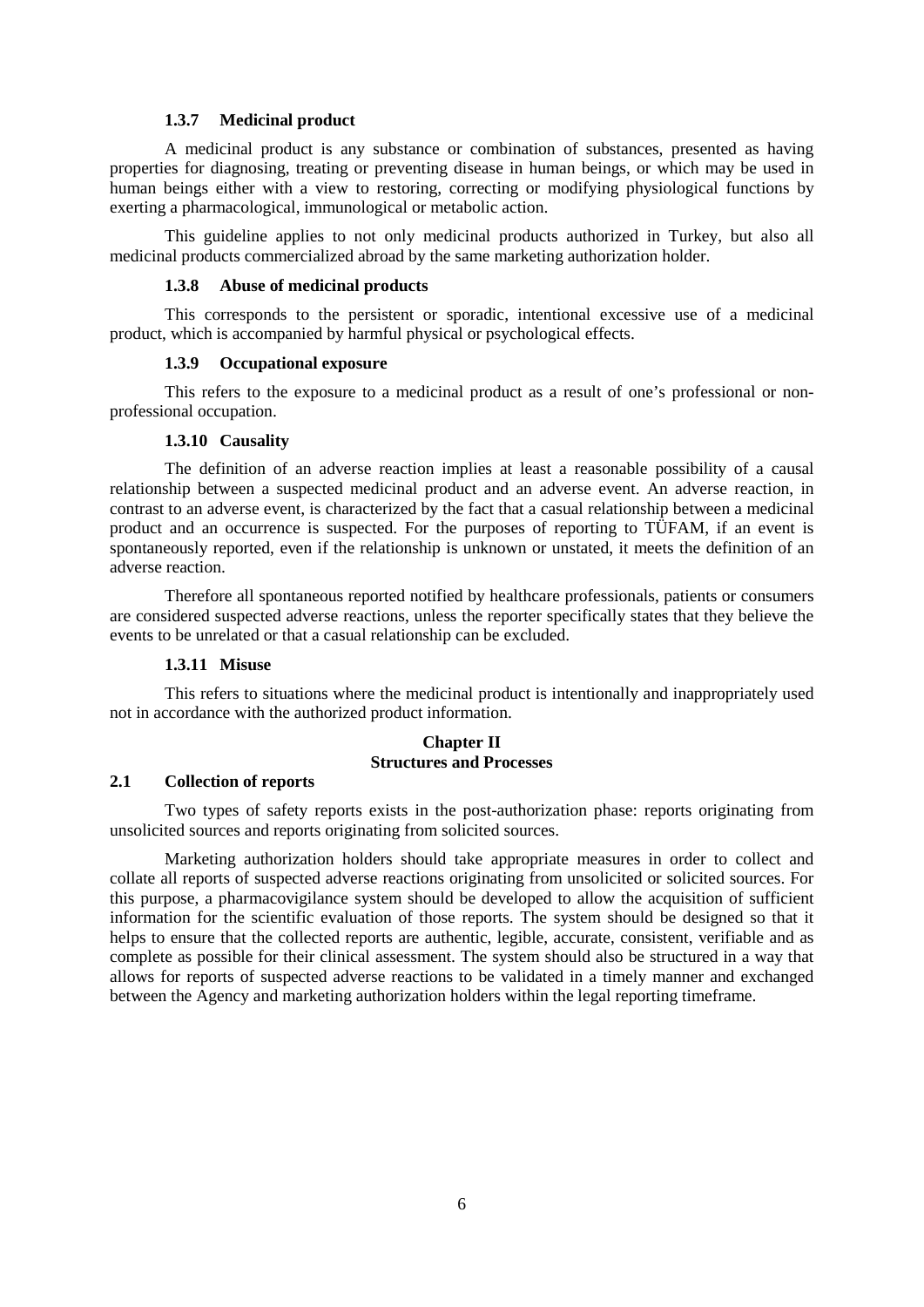#### **2.1.1 Reports originating from unsolicited sources**

#### **2.1.1.1 Spontaneous reports**

<span id="page-7-1"></span><span id="page-7-0"></span>A spontaneous report is an unsolicited communication by a healthcare professional or consumer to the Agency or the marketing authorization holder that describes one or more suspected adverse reactions in a patient who was given one or more medicinal products and that does not derive from a study or any organized data collection program.

Reports that follow a direct healthcare professional communication, publication in the press, questioning of healthcare professionals by company representatives, including product promotion representatives, communication from patients' organizations to their members, or class action lawsuits should be considered spontaneous reports.

Unsolicited consumer adverse reaction reports should be handled as spontaneous reports, irrespective of any subsequent 'medical confirmation.'

#### **2.1.1.2 Literature reports**

<span id="page-7-2"></span>The scientific and medical literature is a significant source of information for the monitoring of the safety profile and of the risk-benefit balance of medicinal products, particularly in relation to the detection of new safety signals or emerging safety issues. Marketing authorization holders are therefore expected to maintain awareness of possible publications through a systematic literature review of widely used reference databases (e.g. Medline, Excerpta Medica or Embase) no less frequently than once a week. The marketing authorization holder should ensure that the literature review includes the use of reference databases that contain the largest reference of articles in relation to the medicinal product properties. In addition, marketing authorization holders should have procedures in place to monitor scientific and medical publications in local journals in countries where medicinal products have a marketing authorization, and to bring them to the attention of the company safety department as appropriate.

Reports of suspected adverse reactions from the scientific and medical literature, including relevant published abstracts from meetings and draft manuscripts, should be reviewed and assessed by marketing authorization holders to identify and record ICSRs originating from spontaneous reports or non-interventional post-authorization studies .

If multiple medicinal products are mentioned in the publication, only those which are identified by the publication's author(s) as having at least a possible causal relationship with the suspected adverse reaction should be considered by the concerned marketing authorization holder(s).

Valid ICSR's mentioning cases that have occurred in Turkey should be recorded according to the modalities detailed in 2.7 and 2.7.1.

One case should be created for each single identifiable patient. Relevant medical information should be provided and the publication author(s) should be considered as the primary source(s).

#### **2.1.1.3 Reports from other sources**

<span id="page-7-3"></span>If a marketing authorization holder becomes aware of a report of suspected adverse reactions originating from a non-medical source (e.g. the press or other media), it should be handled as a spontaneous report. Every attempt should be made to follow-up the case to obtain the minimum information that constitutes a valid ICSR. The same reporting time frames should be applied as for other spontaneous reports.

## <span id="page-7-4"></span>**2.1.1.4 Information on suspected adverse reactions from the Internet or digital media**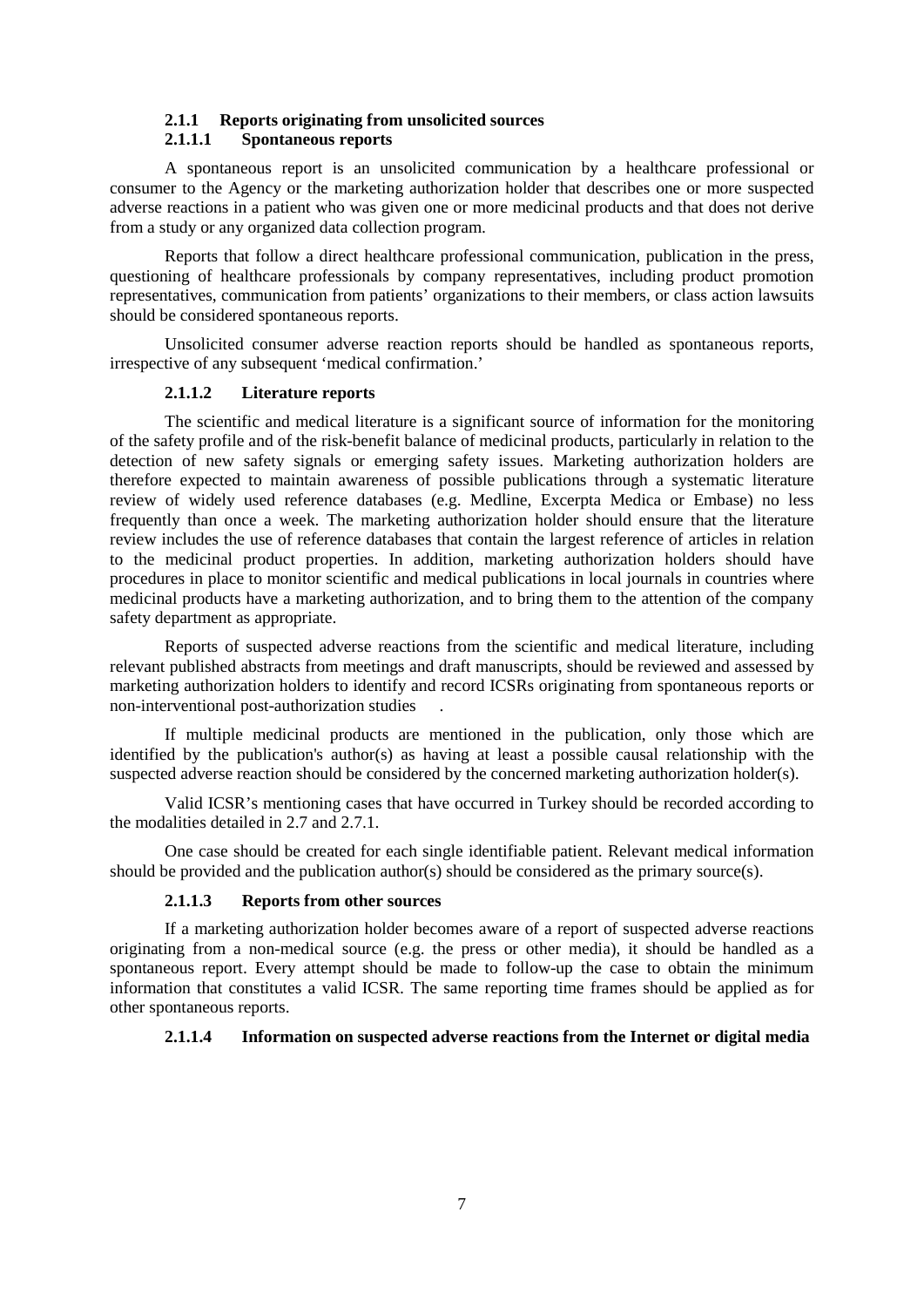Marketing authorization holders should regularly screen the Internet/digital media under their management or responsibility, such as web sites, web pages, blogs, vlogs, social networks, Internet forums, chat rooms, or health portals, for potential reports of suspected adverse reactions. In this aspect, digital media is considered to be company sponsored if it is owned, paid for and/or controlled by the marketing authorization holder. A donation (financial or otherwise) to an organization/site by a marketing authorization holder does not constitute ownership, provided that the marketing authorization holder does not control the final content of the site.

The frequency of the screening should allow for potential valid ICSRs to be reported to TÜFAM within the appropriate reporting timeframe based on the date the information was posted on the Internet site/digital medium.

Marketing authorization holders should also utilize their own websites to facilitate the collection of reports of suspected adverse reactions (see 3.1.1).

If a marketing authorization holder becomes aware of a report of suspected adverse reaction described in any non-company sponsored digital medium, it should assess the report to determine whether it qualifies for reporting.

Unsolicited cases of suspected adverse reactions from the Internet or digital media should be handled as spontaneous reports. The same reporting time frames as for spontaneous reports should be applied.

In relation to cases from the Internet or digital media, the identifiability of the reporter refers to the existence of a real person, that is, it is possible to verify the contact details of the reporter (e.g., an email address under a valid format has been provided).

#### **2.1.2 Reports originating from solicited sources**

<span id="page-8-0"></span>Solicited reports of suspected adverse reactions are those derived from organized data collection systems, which include clinical trials, non-interventional studies, registries, off-label or named patient use, other patient support and disease management programs, surveys of patients or healthcare providers, compassionate use programs or information gathering on efficacy or patient compliance. Adverse reactions reports obtained from any of these data collection systems should not be considered spontaneous. This is with the exception of suspected adverse reactions originating from off-label use where adverse events are not actively sought. Reports from clinical trials should be conducted according to the "Regulation on Clinical Trials" and related guidelines.

For the purpose of this guideline, adverse reactions from name patient use, off-label use, patient support and disease management programs, and surveys of patients or healthcare providers are defined as reports from solicited sources.

Marketing authorization holders should conduct appropriate causal assessment and have in place a system to collect full and comprehensive case information and to evaluate that information in order to determine whether the collected adverse events are possibly related to the studied medicinal product and should be classified and processed as ICSRs of suspected adverse reactions. Only adverse reactions which are suspected to be related to the studied medicinal product by the primary source or the receiver of the case should be reported. They should be considered as solicited reports, and the report submitted to the Agency should highlight that the report is not spontaneous, and from a solicited source.

Adverse reactions from patient support programs frequently originate from telephone conversations that nurses responsible to conduct the program make with the patients. According to the agreement between the marketing authorization holder and the company responsible to conduct the program, all adverse events must be reported to the marketing authorization holder (e.g. intoxication from carbon monoxide released from a wood-burning stove, a surgical intervention while under the drug, to correct a pre-existing scar, etc.) Such adverse events should first be given consideration by the marketing authorization holder's pharmacovigilance unit, and only those that qualify as a serious adverse reaction reported to TÜFAM. If the marketing authorization holder has hesitations regarding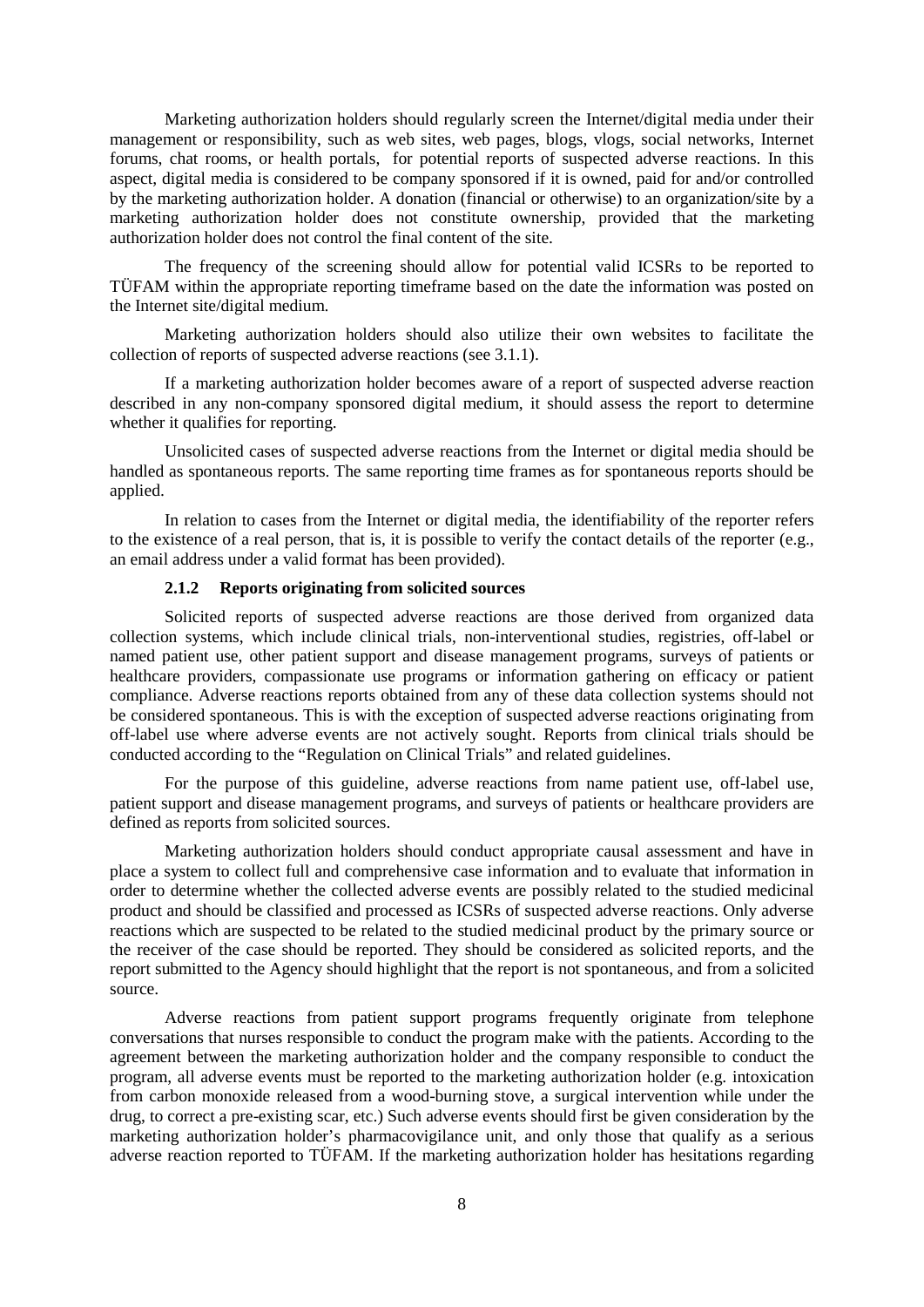this assessment, the physician concerned should be contacted to challenge causality, and only those that involve a suspected causal relationship with the product reported to TÜFAM.

There may be adverse reaction reports related to other medicinal products, other than the one involved in the patient support program. In those situations, if there is no interaction with the medicinal product being studied, the marketing authorization holder conducting the patient support program should forward these report to the marketing authorization holder of the suspect product, who should then report the same to TÜFAM according to the reporting requirements. When submitting the report to TÜFAM, it should be highlighted that the report originated from a patient support program conducted by another marketing authorization holder.

## <span id="page-9-0"></span>**2.2 Validation of reports**

Only valid ICSRs should be reported and all reports of suspected adverse reactions should be validated before reporting them to the Agency to make sure that the minimum criteria for reporting are included in the reports. The minimum criteria include the following:

- One identifiable reporter (primary source), characterized by professional qualification (e.g. physician, pharmacist, dentist, nurse, midwife, lawyer, consumer or other non-healthcare professional) name, initials or address. Whenever possible, contact details for the reporter should be recorded so that follow-up activities can be performed. However, if the reporter does not wish to provide contact details, the party receiving the report should confirm this with the reporter, and indicates it on the ICSR. All parties providing case information should be identifiable, not only the reporter.
- One single identifiable patient characterized by initials, file number, date of birth, age, age group or adress. The information should be as complete as possible.
- One or more suspected substance/medicinal product (the classification of medicinal products as suspect, interacting or concomitant should be based on the information provided by the primary source).
- One or more suspected adverse reaction.

If the primary source has made an explicit statement that a causal relationship between the medicinal product and the adverse event has been excluded and the receiver (the Agency or the marketing authorization holder) agrees with this, the report does not qualify as a valid ICSR since the minimum information is incomplete. The report does not also qualify as a valid ICSR if it is reported that the patient experienced an unspecified adverse reaction and there is no information provided on the type of adverse reaction experienced. Similarly, the report is not valid if only an outcome (or consequence) is notified and (i) no further information about the clinical circumstances is provided to consider it as a suspected adverse reaction, or (ii) the primary source has not indicated a possible causal relationship with the suspected medicinal product. For instance a marketing authorization holder is made aware that a patient was hospitalized or died, without any further information. In this particular situation, medical judgment should always be applied in deciding whether the notified information is an adverse reaction or an event. For example, a report of sudden death would usually need to be considered as a case of suspected adverse reaction and reported.

The lack of any of these four elements means that the case is considered incomplete and does not qualify for reporting. Marketing authorization holders are expected to exercise due diligence in following up the case to collect the missing data elements. Reports, for which the minimum information is incomplete, should nevertheless be recorded within the marketing authorization holder's pharmacovigilance system for use in on-going safety evaluation activities.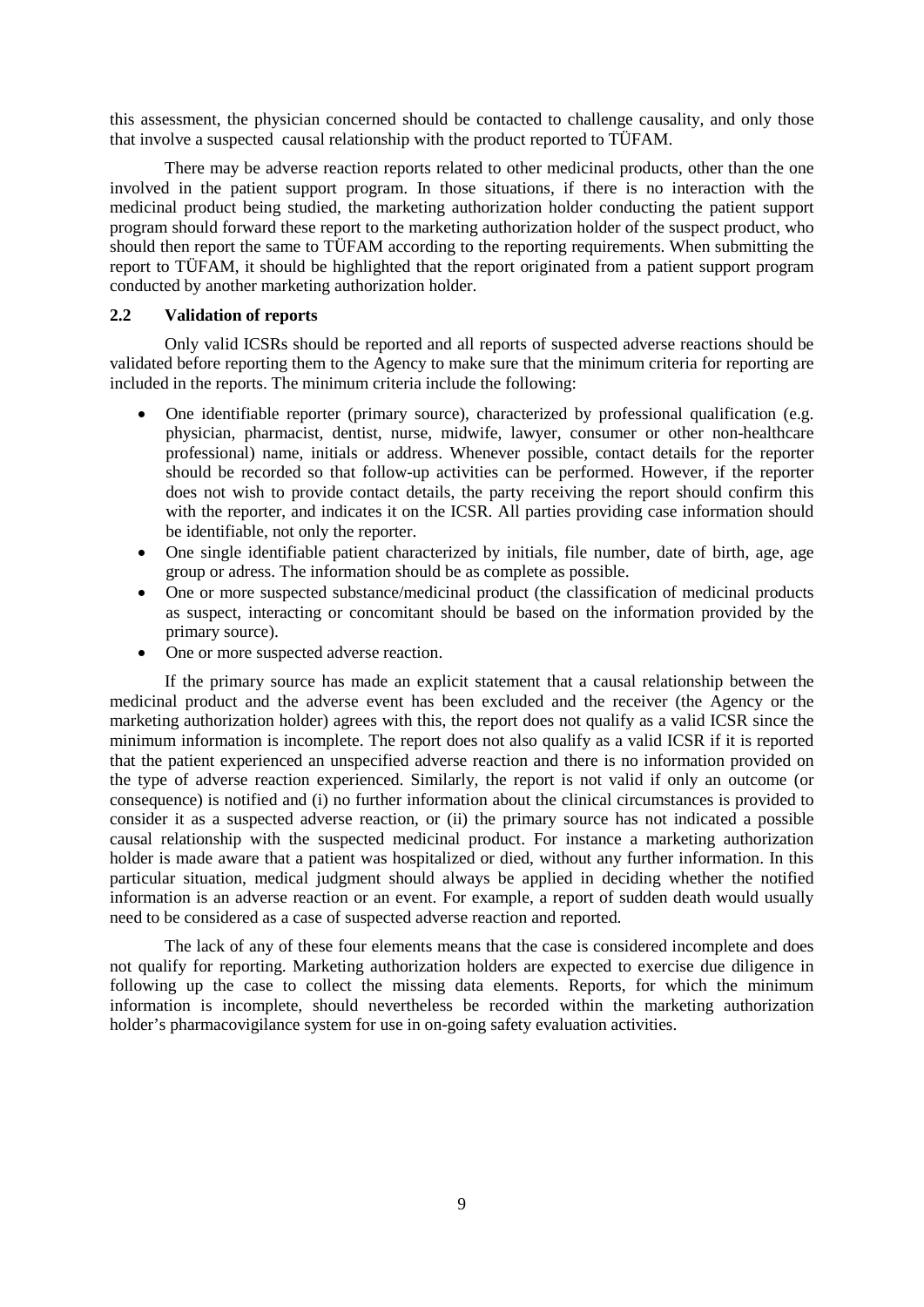When collecting reports of suspected adverse reactions via the Internet or digital media, the term 'identifiable' refers to the possibility of verification of the existence of a reporter and a patient.

When one party (the Agency or a marketing authorization holder) is made aware that the primary source may also have reported the suspected adverse reaction to another concerned party, all the relevant information necessary for the detection of the duplicate case should be included in the ICSR.

A valid case of suspected adverse reaction initially submitted by a consumer cannot be downgraded to a report of non-related adverse event if the contacted healthcare professional (nominated by the consumer for follow-up information) disagrees with the consumer's suspicion. In this situation, the opinions of both the consumer and the healthcare professional should be included in the ICSR.

For solicited reports of suspected adverse reactions (see 2.1.2), where the receiver disagrees with the reasonable possibility of causal relationship between the suspected medicinal product and the adverse reaction expressed by the primary source, the case should not be downgraded to a 'report of non-related adverse event.' The opinions of both the primary source and the receiver should be recorded in the ICSR.

The same principle applies to the ICSR seriousness criterion, which should not be downgraded from 'serious' to 'non-serious' if the receiver disagrees with the seriousness reported by the primary source.

## <span id="page-10-0"></span>**2.3 Follow-up of reports**

When first received, the information in suspected adverse reactions reports may be incomplete. These reports should be followed-up as necessary to obtain supplementary detailed information significant for the scientific evaluation of the cases. This is particularly relevant for monitored events of special interest, prospective reports of pregnancy, cases notifying the death of a patient, cases reporting new risks or changes in the known risks. This is in addition to any effort to collect missing minimum information (see 2.2). Any attempt to obtain follow-up information should be documented.

Follow-up methods should be customized for the case to optimize the collection of missing information. This should be done in ways that encourage the primary source to submit relevant new information. Requesting the primary source to repeat information already provided in the initial report and/or to complete extensive questionnaires should be avoided, as this may discourage future spontaneous reporting by this source. Therefore, consideration should be given to pre-populating some data fields in those follow-up report forms to make their completion by the primary source more convenient.

If the information received directly from a consumer is incomplete but suggests that an adverse reaction may have occurred, attempts should be made to obtain consent to contact a nominated healthcare professional to obtain further follow-up information. When such a case, initially reported by a consumer, has been confirmed (totally or partially) by a healthcare professional, this information should be clearly highlighted in the ICSR.

For suspected adverse reactions relating to biological medicinal products, the definite identification of the concerned product with regard to its manufacturing is of particular importance. Therefore, all appropriate measures should be taken to clearly identify the name of the product and the batch number.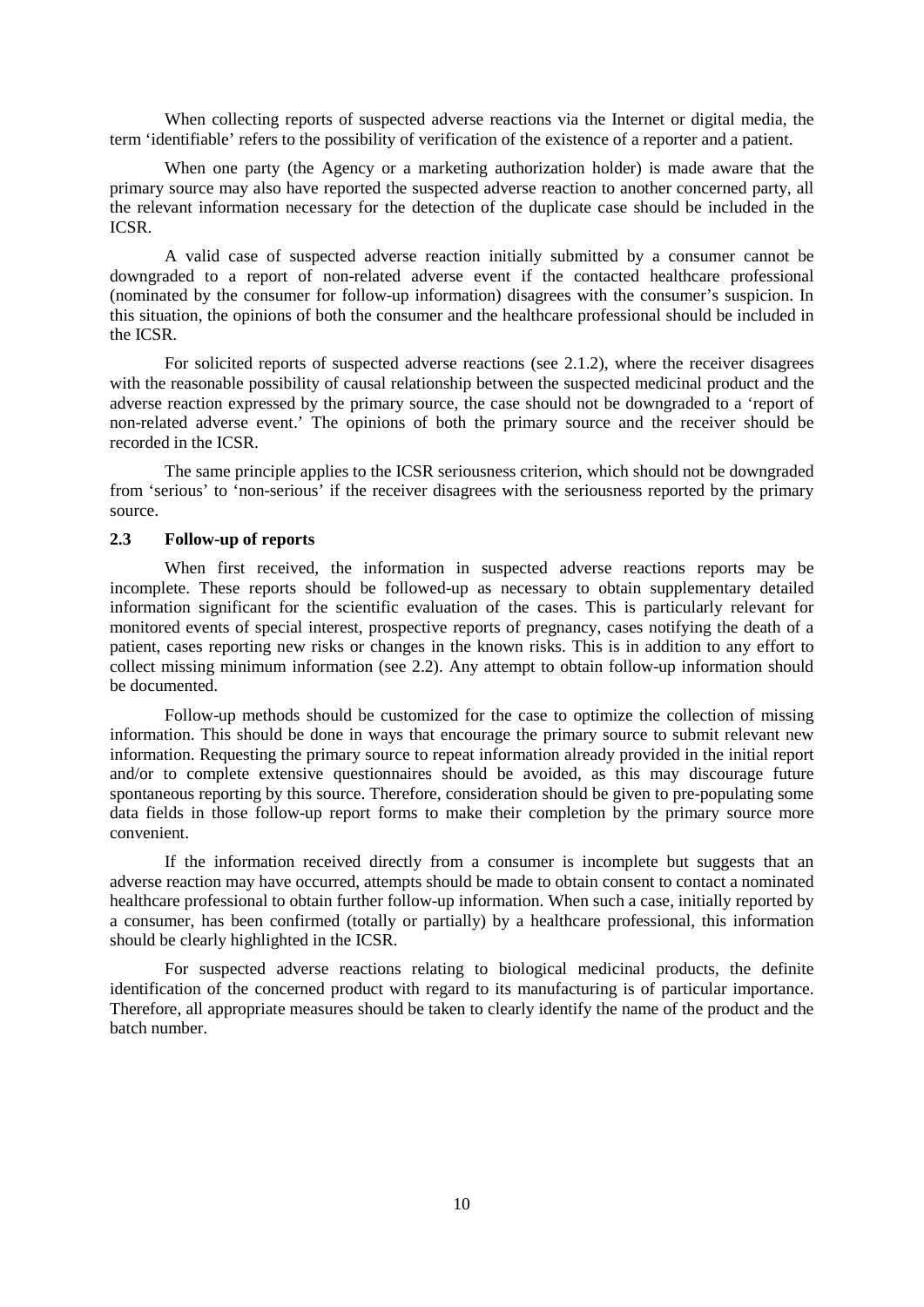## <span id="page-11-0"></span>**2.4 Data management**

Electronic data and paper reports of suspected adverse reactions should be stored and treated in the same way as other medical records with appropriate respect for confidentiality rules regarding patients' and reporters' identifiability. Confidentiality of patients' records including personal identifiers (if provided) should always be maintained. Identifiable personal details of reporting healthcare professionals should be kept in confidence. However, if this information is included in the reports that the marketing authorization holder will be making to TÜFAM, the reporter's identifiable personal details and contact details should be submitted. With regards to patient's and reporter's identifiability, transmission of case report information from TÜFAM to the marketing authorization holder should respect the confidentiality rules.

In order to ensure pharmacovigilance data security and confidentiality, strict access controls should be applied to documents and to databases to authorized personnel only.

Data received from the primary source should be treated in an unbiased and unfiltered way and inferences as well as attributions should be avoided during data entry or electronic transmission. The reports should include the verbatim text as used by the primary source. The original verbatim text should be coded using the appropriate terminology.

Electronic data storage should allow traceability of all data entered or modified, including dates and sources of received data, as well as dates and destinations of transmitted data.

A procedure should be in place to account for identification and management of duplicate cases at data entry and during the generation of aggregated reports.

#### <span id="page-11-1"></span>**2.5 Quality management**

Marketing authorization holders should have a quality management system in place to ensure compliance with the necessary quality standards at every stage of case documentation, i.e. data collection, data transfer, data management, data coding, case validation, case evaluation, case followup, ICSR reporting and case archiving. Conformity of stored data with initial and follow-up reports should be verified by quality control procedures, which permit for the validation against the original data. In this aspect, the source data (e.g., letters, emails, records of telephone calls) should be easily accessible.

Written standard operating procedures should guarantee that the roles and responsibilities and the required tasks are clear to all parties involved and that there is provision for proper control and, when needed, change of the system. This is equally applicable to activities that are contracted out to third parties, whose procedures should be reviewed to verify that they are adequate and compliant with applicable requirements.

Staff directly performing pharmacovigilance activities should be appropriately trained in applicable pharmacovigilance legislation and guidelines in addition to specific training in report processing activities for which they are responsible and/or undertake. Other personnel who may receive or process safety reports (e.g. clinical development, sales, medical information, legal, quality control) should be trained in adverse event collection and reporting in accordance with internal policies and procedures.

## <span id="page-11-3"></span><span id="page-11-2"></span>**2.6 Special situations**

## **2.6.1 Use of a medicinal product during pregnancy or breastfeeding 2.6.1.1 Pregnancy**

<span id="page-11-4"></span>Reports, where the embryo or fetus may have been exposed to medicinal products (either through maternal exposure or transmission of a medicinal product via semen following paternal exposure), should be followed-up in order to collect information on the outcome of the pregnancy and development of the child after birth. The recommendations provided in the 'Guideline on the Exposure to Medicinal Products during Pregnancy: Need for Post-Authorization Data,' which will be issued in the future, should be considered as regard the monitoring, collection and reporting of information in these specific situations in order to facilitate the scientific evaluation. When an active substance or one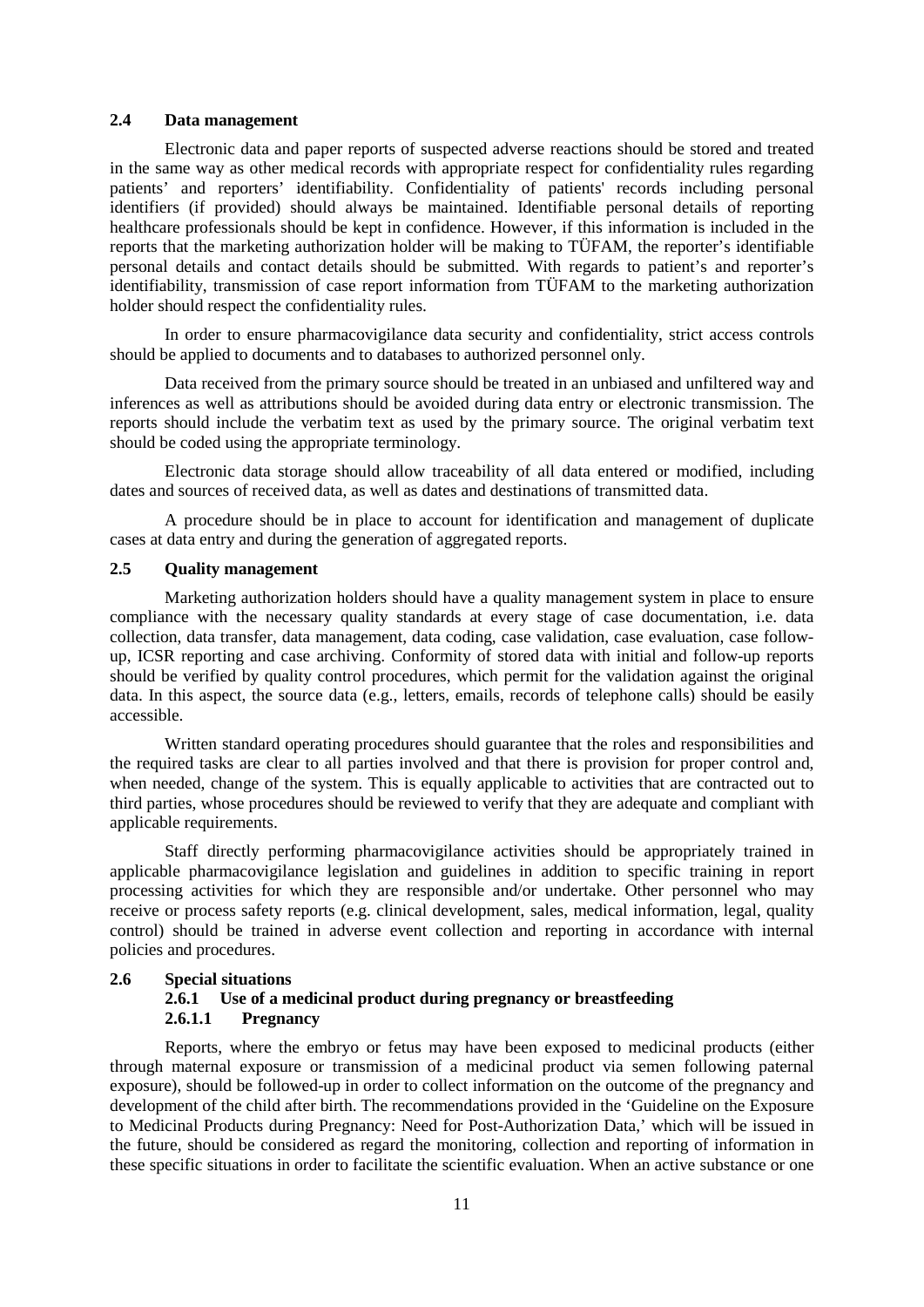of its metabolites has a long half-life, this should be taken into account when assessing the possibility of exposure of the embryo, if the medicinal product was taken before conception.

When pregnant women or healthcare professionals contact marketing authorization holders to request information on the teratogenicity of a medicinal product or experience of use during pregnancy, reasonable attempts should be made to obtain information on any possible medicinal product exposure to the embryo or fetus and to follow-up on the outcome of the pregnancy.

Reports of exposure to medicinal products during pregnancy should contain as many detailed elements as possible in order to assess the causal relationships between any reported adverse events and the exposure to the suspected medicinal product. In this context the use of standard structured questionnaires is recommended.

Individual cases with an abnormal outcome associated with a medicinal product following exposure during pregnancy are classified as serious reports and should be reported, in accordance with the requirements outlined in 2.7.

This especially refers to:

- reports of congenital anomalies or developmental delay, in the fetus or the child;
- reports of fetal death and spontaneous abortion; and
- reports of suspected adverse reactions in the neonate that are classified as serious.

Reports of induced termination of pregnancy without information on congenital malformation, reports of pregnancy exposure without outcome data or reports which have a normal outcome should not be reported since there is no suspected adverse reaction. These reports should however be collected and discussed in the periodic safety update reports.

However, in certain circumstances, reports of pregnancy exposure with no suspected reactions may need to be reported. This may be a condition of the marketing authorization or stipulated in the risk management plan. Examples include pregnancy exposure to medicinal products contraindicated in pregnancy, or medicinal products with a special need for surveillance because of a high teratogenic potential (e.g. thalidomide, isotretinoin).

A signal of a possible teratogenic effect (e.g. a cluster of similar abnormal outcomes) should be notified immediately to the Agency in accordance with the recommendations presented in 3.1.5.

#### **2.6.1.2 Breastfeeding**

<span id="page-12-0"></span>Suspected adverse reactions which occur in infants following exposure to a medicinal product from breast milk should be reported to the Agency in accordance with the criteria outlined in 2.7.

#### **2.6.2 Use of a medicinal product in the pediatric or elderly population**

<span id="page-12-1"></span>The collection of safety information in the pediatric or elderly population is important. Reasonable attempts should therefore be made to obtain and report the age or age group of the patient when a case is reported by a healthcare professional, or consumer in order to be able to identify potential safety signals specific to a particular population. As regards the pediatric population, the 'Guideline on conduct of pharmacovigilance for medicines used by the pediatric population,' to be published in the future, on the conduct of pharmacovigilance in this population should be followed.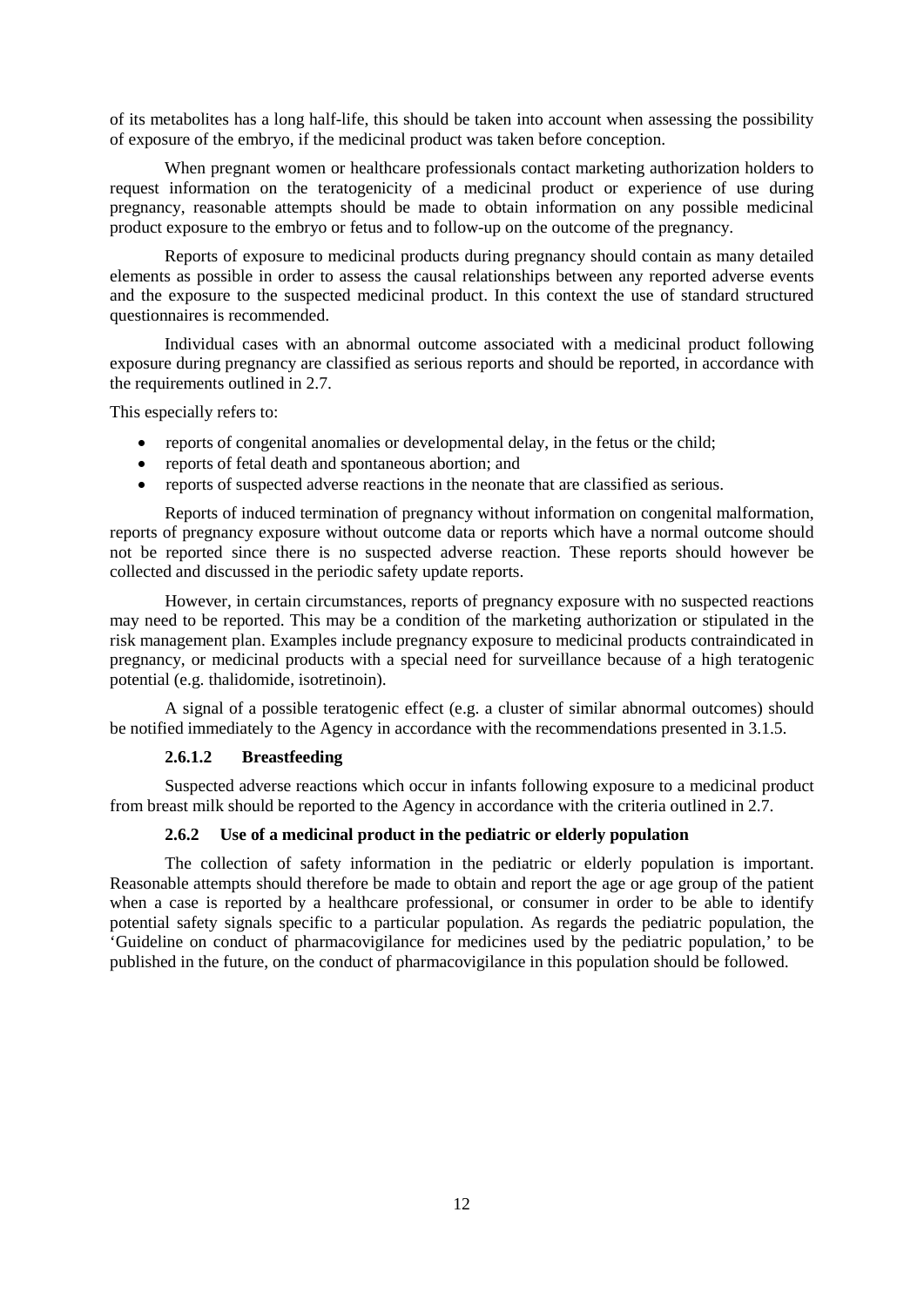## **2.6.3 Reports of overdose, abuse, off-label use, misuse, medical error or occupation exposure**

<span id="page-13-0"></span>Medication error refers to any unintentional error in the prescribing, dispensing, or administration of a medicinal product.

Reports of overdose, abuse, off-label use, misuse, medication error or occupational exposure with no associated adverse reaction should not be reported as ICSRs. They should be considered in periodic safety update reports as applicable. When those reports constitute safety issues impacting on the risk-benefit balance of the medicinal product, they should be notified to the Agency in accordance with the recommendations provided in 3.1.5.

Reports associated with suspected adverse reactions should be followed-up to ensure that the information is as complete as possible with regards to the symptoms, treatments, outcomes, context of occurrence (e.g., error in prescription, administration, dispensing, dosage, unauthorized indication or population, etc.).

#### **2.6.4 Lack of therapeutic efficacy**

<span id="page-13-1"></span>Reports of lack of therapeutic efficacy should be recorded, followed-up if data is incomplete, and reported to the Agency within a 15-day time frame. Special care should be taken with reports involving medicinal products used in critical conditions or for the treatment of life-threatening diseases, vaccines, contraceptives are examples of such cases. This applies unless the reporter has specifically stated that the outcome was due to disease progression and was not related to the medicinal product.

Clinical judgment should be used when considering if a case of lack of therapeutic efficacy qualify for reporting. For example, an antibiotic used in a life-threatening situation where the medicinal product was not in fact appropriate for the infective agent should not be reported.

However, a life-threatening infection, where the lack of therapeutic efficacy appears to be due to the development of a newly resistant strain of a bacterium previously regarded as susceptible, should be reported within 15 days.

For vaccines, cases of lack of therapeutic efficacy should be reported, in particular with regard to potential signals of reduced immunogenicity in a sub-group of vaccinees, waning immunity, or strain replacement. With regard to the latter, it is considered that spontaneously reported cases of lack of therapeutic efficacy by a healthcare professional may constitute a signal of strain replacement. Such a signal may need prompt action and further investigation through post-authorization safety studies as appropriate.

## <span id="page-13-2"></span>**2.7 Reporting of ICSR's**

Only valid ICSRs (see 2.2) should be reported. The clock for the reporting of a valid ICSR starts as soon as the information containing the minimum reporting criteria has been brought to the attention of the Agency or of any personnel of the marketing authorization holder, including product promotion representatives and Contract Pharmacovigilance Service Providers (CPSPs). This date should be considered as day zero. In practice this is the first business day the receiver becomes aware of the information.

Where the marketing authorization holder has executed a contract with a person or an organization, explicit procedures and detailed agreements should exist between the parties to ensure that the marketing authorization holder can comply with the reporting obligations. These procedures should in particular specify the processes for exchange of safety information, including timelines and regulatory reporting responsibilities and should avoid duplicate reporting to the Agency.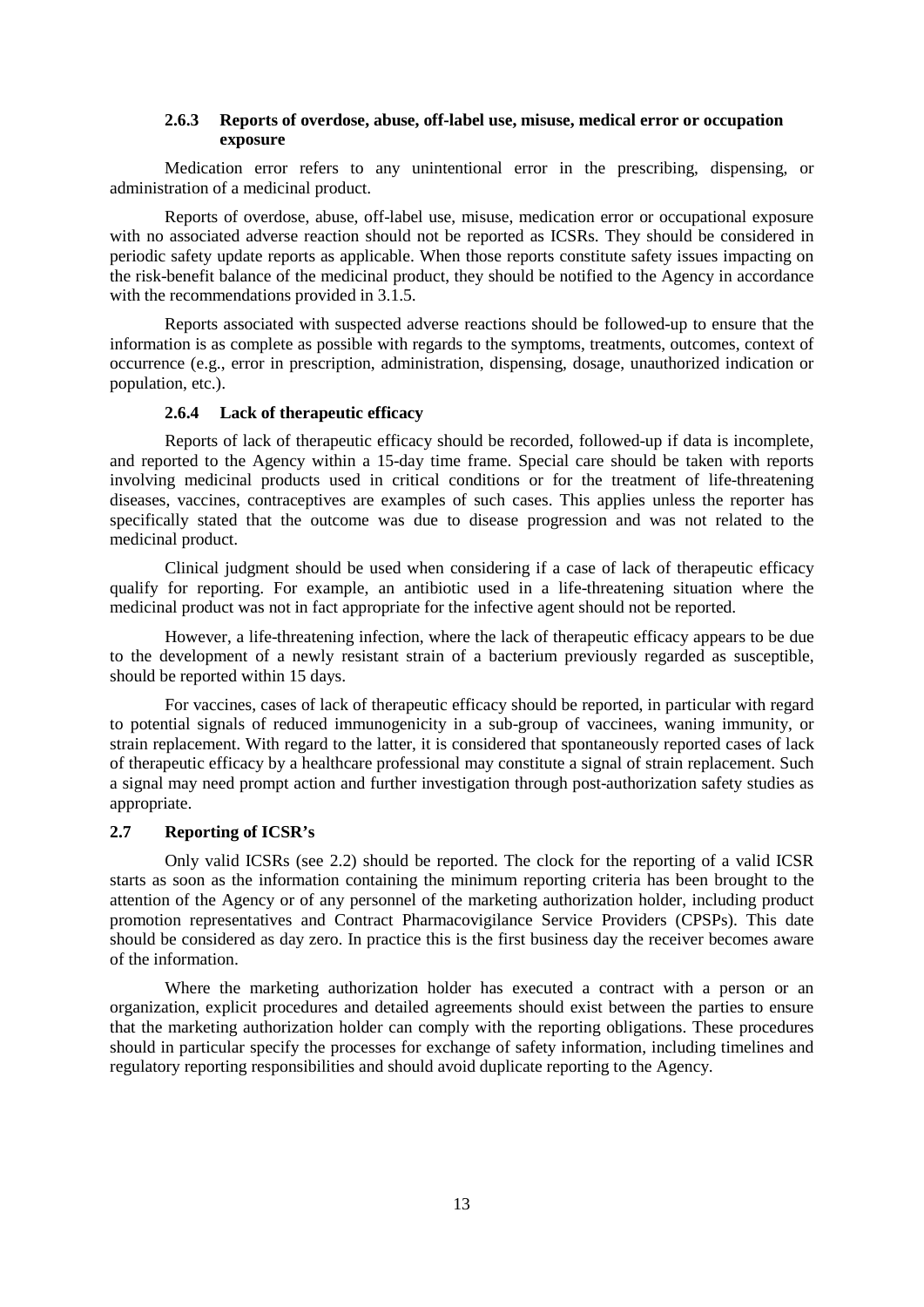For ICSRs described in the scientific and medical literature, the clock starts (day zero) with awareness of a publication containing the minimum information for reporting. Where a contract is executed with an organization to perform literature searches and/or report valid ICSRs (Any organization with searching capabilities may be acceptable if only searching is delegated. A CPSP is required if both searching and ICSR preparation are delegated), detailed agreements should exist to ensure that the marketing authorization holder can comply with the reporting obligations.

When additional significant information is received for a previously reported case, the reporting time clock starts again for the submission of a follow-up report from the date of receipt of the relevant follow-up information. For the purpose of reporting, significant follow-up information corresponds to new medical or administrative information that could impact on the assessment or management of a case or could change its seriousness criteria; non-significant information includes updated comments on the case assessment or corrections of typographical errors in the previous case version. See also 4.4 for the distinction between significant and non-significant follow-up information.

## **2.7.1 Reporting timeframes**

<span id="page-14-0"></span>In general, the reporting of serious valid ICSRs is required as soon as possible, but in no case later than 15 calendar days after initial receipt of the information by any personnel of the marketing authorization holder, including product promotion representatives, CPSPs or other contractors. This applies to initial and follow-up information. Where a case initially reported as 'serious' becomes 'nonserious,' based on new follow-up information, this information should still be reported within 15 days.

#### **Chapter III Responsibilities of marketing authorization holders 3.1 Responsibilities of marketing authorization holders**

<span id="page-14-1"></span>Each marketing authorization holder should have in place a system for the collection and recording of all reports of adverse reactions which are brought to its attention, whether reported spontaneously by healthcare professionals or consumers or occurring in the context of a postauthorization study.

Marketing authorization holders should establish mechanisms enabling the traceability and follow-up of adverse reaction reports while protecting the confidentiality of the data. Pharmacovigilance data and documents relating to individual authorized medicinal products should be retained for at least 10 years after the marketing authorization has expired.

In addition to the requirements laid down in this Chapter, the general principles detailed in Chapter II should be applied by marketing authorization holders to all reports of suspected adverse reactions.

## **3.1.1 Spontaneous reports**

<span id="page-14-2"></span>Marketing authorization holders will record all reports of suspected adverse reactions originating from within Turkey, which are brought to their attention spontaneously by healthcare professionals, or consumers. This includes reports of suspected adverse reactions received electronically or by any other appropriate means. In this context, marketing authorization holders should utilize their websites to facilitate the collection of reports of suspected adverse reactions by providing adverse reactions forms for reporting, or appropriate contact details.

## **3.1.2 Case reports published in the scientific and medical literature**

<span id="page-14-3"></span>General principles in relation to the monitoring for individual cases of suspected adverse reactions described in the scientific and medical literature are provided in 2.1.1.2. The requirements provided in this guideline for screening of the scientific and medical literature are part of the wider literature searches which need to be conducted for periodic risk/benefit assessment reports.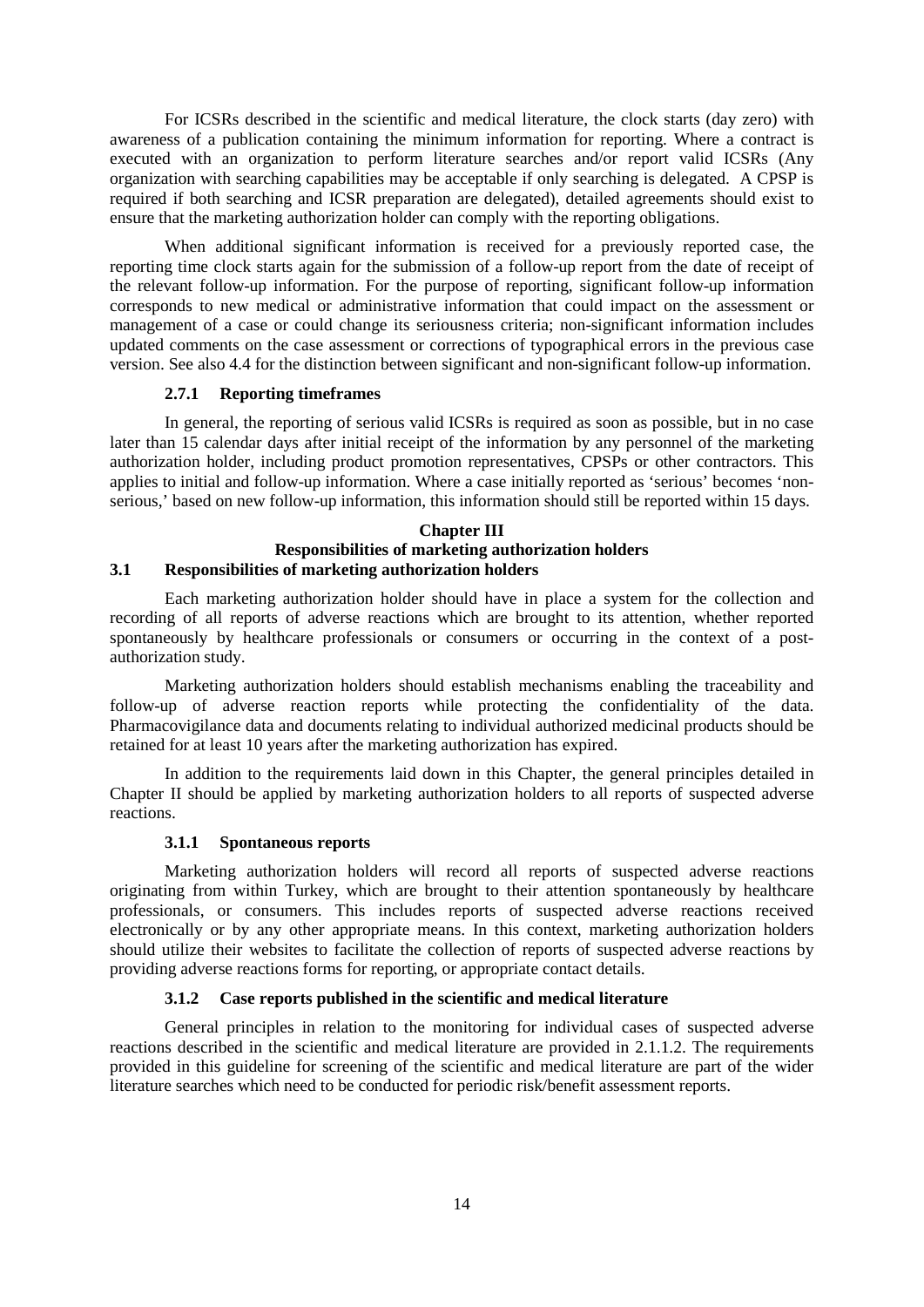Marketing authorization holders should monitor all the active substances for which they hold a marketing authorization by accessing a widely used systematic literature review and reference database, in line with the principles detailed in 2.1.1.2 and Appendix 3.

Articles can be excluded from the reporting by the marketing authorization holder if another company's medicinal product is the suspected medicinal product. If a product name is not specified in the publication, all marketing authorization holders of medicinal products containing the active substance concerned must submit a report to TÜFAM.

If a literature article which presents data analyses from publicly available databases or which summarizes results from post-authorization studies suggests the existence of a new safety consideration that may impact on a medicinal product's risk-benefit profile, this should be immediately reported to the Agency, and discussed and analyzed in the relevant sections of the concerned periodic risk/benefit assessment report to the extent it affects the medicinal product's risk/benefit profile.

## **3.1.3 Suspected adverse reactions related to quality defects or counterfeit medicinal products**

<span id="page-15-0"></span>When a suspected adverse reaction is associated with a suspected or confirmed counterfeit medicinal product or quality defect of a medicinal product, an ICSR should be reported. The seriousness of the ICSR is linked to the seriousness of the reported suspected adverse reactions in accordance with the definitions provided in 1.3.4.

In order to protect public health, it may become necessary to implement urgent measures such as the recall of one or more defective batches of a medicinal product from the market. Therefore, marketing authorization holders should have a system in place to ensure that reports of suspected adverse reactions related to counterfeit medicinal products or to quality defects of a medicinal products are investigated in a timely fashion and that confirmed quality defects are notified separately to the manufacturer and to the Agency.

#### **3.1.4 Suspected transmission of an infectious agent via a medicinal product**

<span id="page-15-1"></span>Any suspected transmission of an infectious agent via a medicinal product should be considered as a serious adverse reaction and such cases should be reported within 15 days. If no other criterion is applicable, the seriousness of this ICSR should be considered as an important medical event (see 1.3.4). This also applies to vaccines.

Marketing authorization holders should therefore have in place a system to inform consumers, Public Health Agency and Turkish Medicines and Medical Devices Agency of any transmission of an infectious agent via a medicinal product.

Any organism, virus or infectious particle (e.g. prion protein transmitting Transmissible Spongiform Encephalopathy), pathogenic or non-pathogenic, is considered an infectious agent.

A transmission of an infectious agent may be suspected from clinical signs or symptoms, or laboratory findings indicating an infection in a patient exposed to a medicinal product.

Emphasis should be on the detection of infections/infectious agents known to be potentially transmitted via a medicinal product, but the occurrence of unknown agents should also always be considered.

In the context of evaluating a suspected transmission of an infectious agent via a medicinal product, care should be taken to discriminate, whenever possible, between the cause (e.g., injection/ administration) and the source (e.g., contamination) of the infection and the clinical conditions of the patient at the time of the infection (immunosuppressed /vaccinee).

Confirmation of contamination (including inadequate inactivation/attenuation of infectious agents as active substances) of the concerned medicinal product increases the evidence for transmission of an infectious agent and may therefore be suggestive of a quality defect for which the procedures detailed in 3.1.3 should be applied.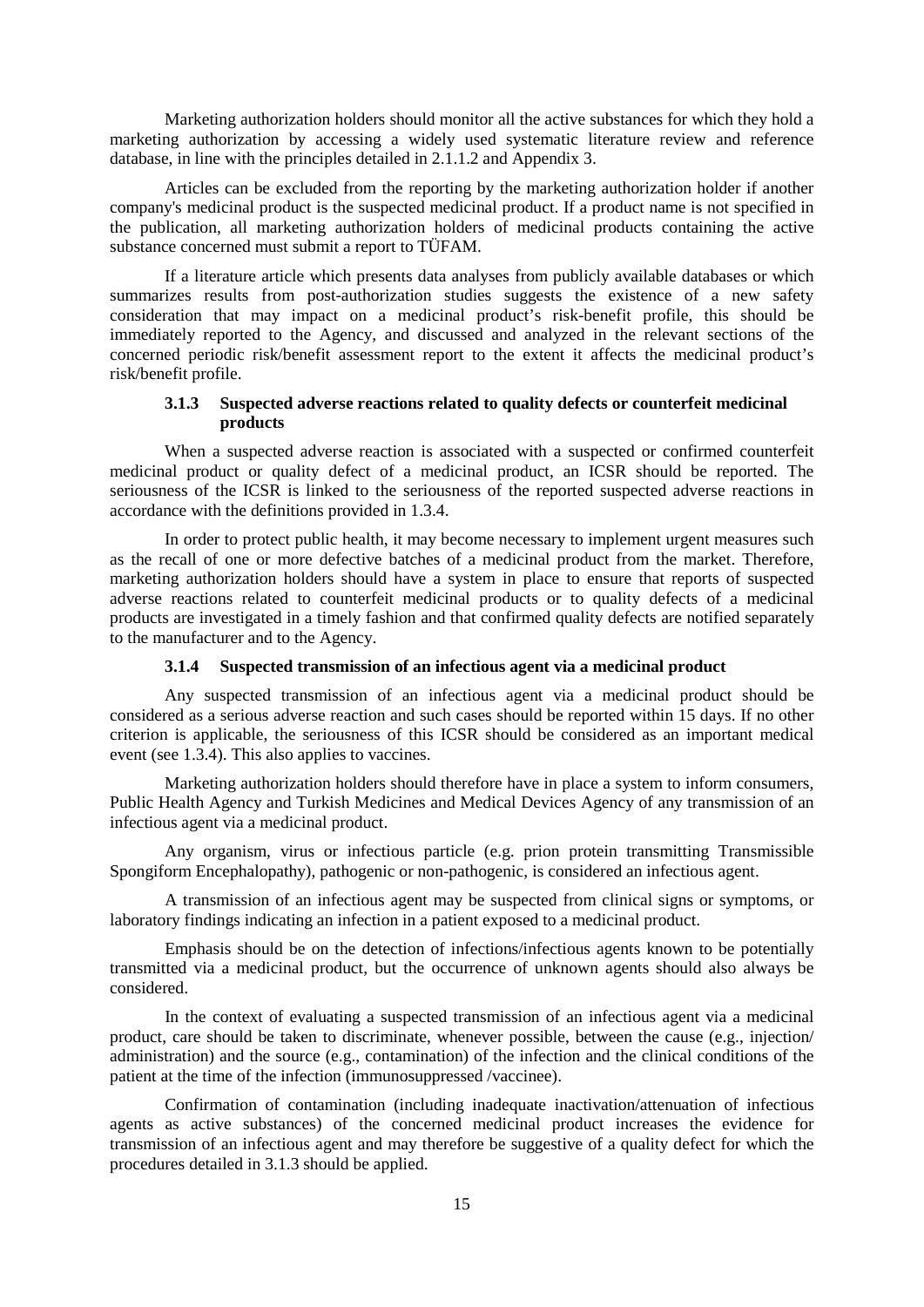Recommendations provided in the Note for Guidance on Minimizing the Risk of Transmitting Animal Spongiform Encephalopathy Agents via Medicinal Products should be followed.

## **3.1.5 Emerging safety issues**

<span id="page-16-0"></span>If suspected adverse reactions reported in a single ICSR affect the risk-benefit balance of the medicinal product, this should be considered as a "Emerging Safety Issue" and notified so to the Agency in writing, in addition to the reporting requirements. The points of concern and the actions proposed should be indicated on the cover page of the ICSR.

Events may occur, which do not fall within the definition of reportable valid ICSRs, and thus are not subject to the reporting requirements, even though they may lead to changes in the known riskbenefit balance of a medicinal product and/or impact on public health. Examples include:

- major safety findings from a newly completed non-clinical study;
- major safety concerns identified in the course of a non-interventional post-authorization study or of a clinical trial;
- signal of a possible teratogenic effect or of significant hazard to public health;
- safety issues published in the scientific and medical literature;
- safety issues arising from the signal detection activity or emerging from a new ICSR and which impact on the risk-benefit balance of the medicinal product and/or have implications for public health;
- safety issues related to the use outside the terms of the marketing authorization;
- safety issues due to misinformation in the product information (SmPC/PL);
- marketing authorization withdrawal, non-renewal, revocation or suspension outside Turkey for safety-related reasons;
- urgent safety restrictions outside Turkey;
- safety issues in relation to the supply of raw material; lack of supply of medicines.

These events/observations, which may affect the risk-benefit balance of a medicinal product, should be notified as "Emerging Safety Issues" to the Agency, both in writing and via e-mail. The document should indicate the points of concern and the actions proposed in relation to the marketing application/authorization for the concerned medicinal product. Those safety issues should also be analyzed in the relevant sections of the periodic benefit/risk assessment report of the authorized medicinal product.

## **3.1.6 Period between the submission of the marketing authorization application and the granting of the marketing authorization**

<span id="page-16-1"></span>In the period between the submission of the marketing authorization application and the granting of the marketing authorization, it is the responsibility of the applicant to ensure that information (quality, non-clinical, clinical) that could impact on the risk-benefit balance of the medicinal product under evaluation is immediately submitted to the Agency.

## **3.1.7 Period after suspension, revocation or withdrawal of marketing authorization**

<span id="page-16-2"></span>The marketing authorization holder will continue to collect any reports of suspected adverse reactions related to the concerned medicinal product following the suspension of a marketing authorization, and all the reporting requirements will remain in place. Where a marketing authorization is withdrawn or revoked, the former marketing authorization holder should continue to collect spontaneous reports of suspected adverse reactions originating within Turkey to, for example, facilitate the review of delayed onset adverse reactions or of retrospectively notified cases.

## <span id="page-16-3"></span>**3.1.8 Reports from class action lawsuits**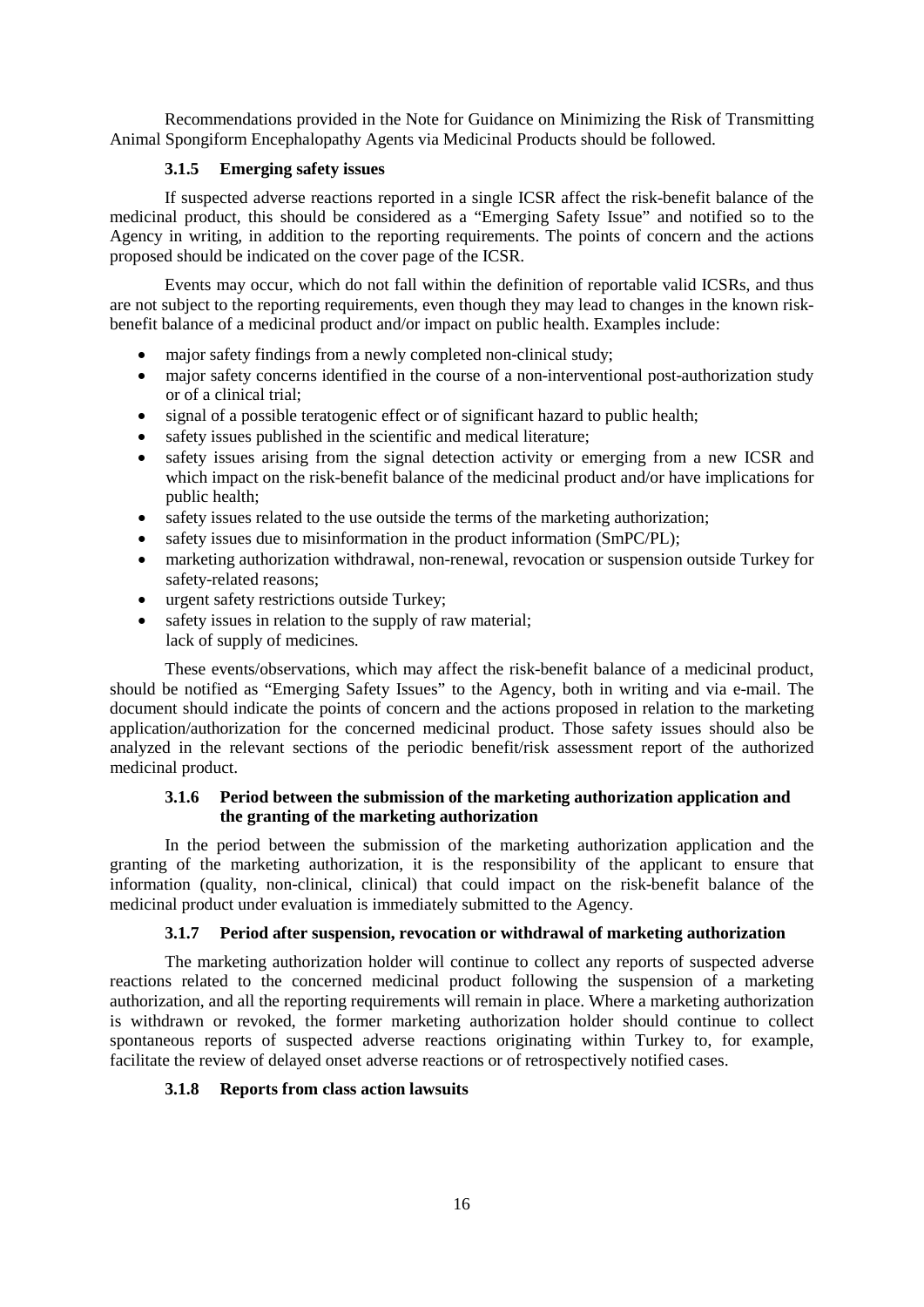Reports arising from class action lawsuits should be managed as spontaneous reports. Valid ICSRs should describe the concerned adverse reactions. They should be reported in accordance with the timeframes and modalities described in 2.7 and 2.7.1.

Where large batches of potential ICSRs are received, marketing authorization holders may make a request to TÜFAM, in exceptional circumstances, for an exemption in order to submit serious cases of suspected adverse reactions within 30 days from their date of receipt instead of 15 days.

#### **3.1.9 Reports from patient support programs and market research programs**

<span id="page-17-0"></span>A patient support program is an organized system where a marketing authorization holder receives and collects information relating to the use of a medicinal product.

A market research program refers to the systematic collection, recording and analysis by a marketing authorization holder of data and findings, relevant for marketing and business development.

Safety reports originating from those programs should be considered as solicited reports. Marketing authorization holders should have the same mechanisms in place as for all other solicited reports to manage that information and report cases of suspected adverse reactions.

## **Chapter IV Preparation of Individual Case Safety Reports**

## <span id="page-17-1"></span>**4.1 Suspected adverse reactions**

Diagnoses and provisional diagnoses, along with adverse reactions/events, symptoms, laboratory findings and the symptoms should be coded in line with the latest version of the MedDRA terminology (lowest level term).

The cover page provided in Appendix 1 should be used for reporting ICSRs.

If a diagnosis is reported with characteristic signs and symptoms, the proper handling will be to select a term for the diagnosis and to MedDRA code it in the section for suspected adverse reactions. However, signs and symptoms should be also specified in the case narrative section verbatim as reported by the initial reporter.

If no diagnosis is provided, all reported signs and symptoms should be listed and MedDRA coded in the section for suspected adverse reactions. If these signs and symptoms are typically part of a diagnosis, the diagnosis can be MedDRA coded in addition and included in the ICSR, specifically indicating 'Sender's diagnosis/syndrome and/or reclassification of reaction/event.'

If other events have been reported, which are not typically signs or symptoms of the primary source's diagnosis or provisional diagnosis, and those events are suspected to be adverse reactions, they should also be listed and MedDRA coded in the section for 'Suspected Adverse Reactions.'

In case the marketing authorization holder disagrees with the diagnosis reported by the primary source, an alternative diagnosis can be provided and included in the ICSR as 'Sender's diagnosis/syndrome and/or reclassification of reaction/event' in addition to the reported diagnosis provided in the section for 'Suspected Adverse Reactions.' In this situation, the marketing authorization holders should provide a reasoning for reclassifying the adverse reaction.

In the event of death of the patient, the date, cause of death including autopsy-determined causes should be provided as far as possible. If the death is unrelated to the reported suspected adverse reactions and is linked for example to disease progression, the seriousness criterion of the ICSR should not be considered as fatal.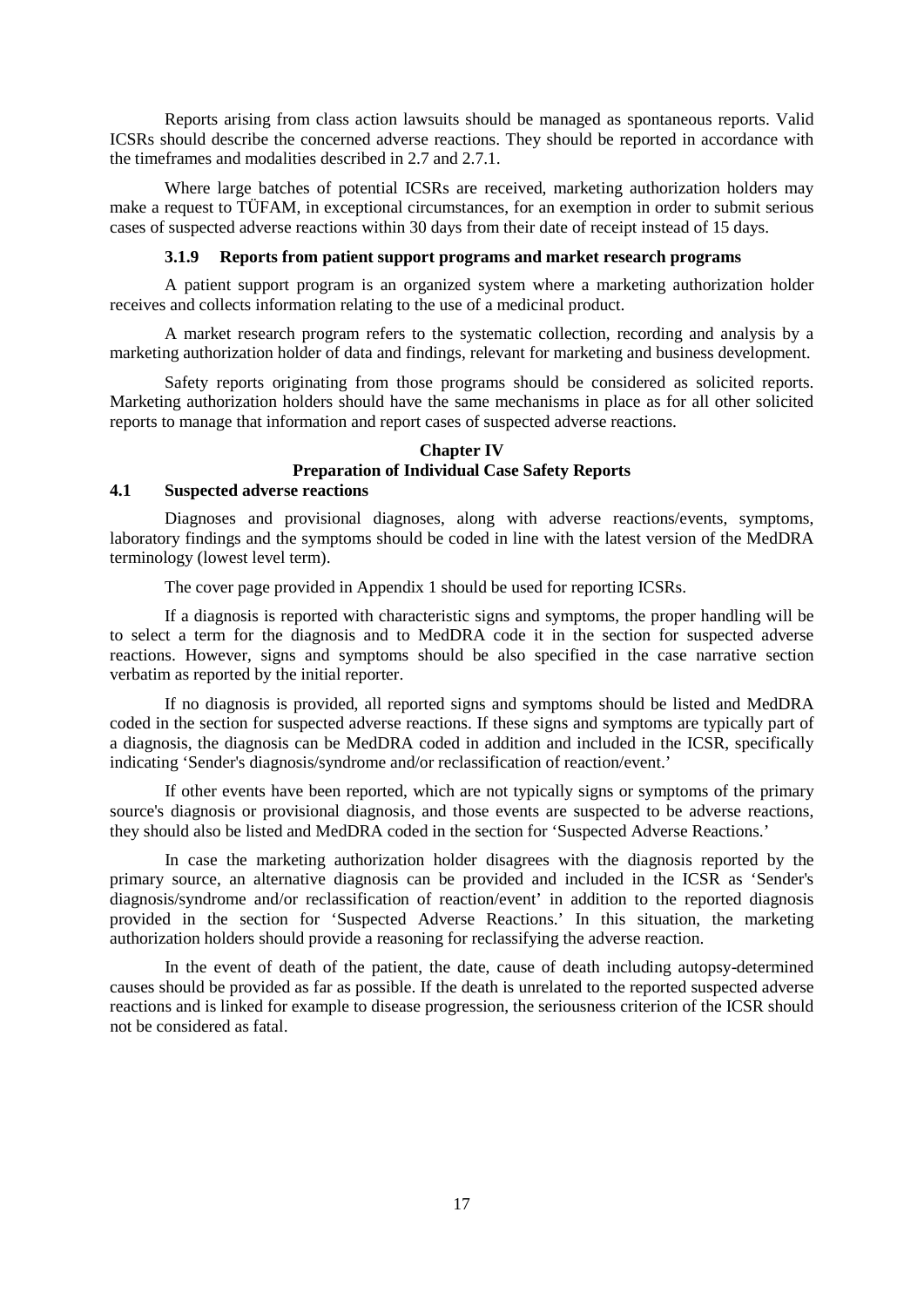## <span id="page-18-0"></span>**4.2 Case narrative, causality assessment and comments**

A case narrative should be provided, where possible ('where possible' should be interpreted as having received sufficient information from the primary source to prepare a concise clinical summary of the individual case), for all cases with the exception of non-serious cases. The information should be presented in a logical time sequence, in the chronology of the clinical course, therapeutic measures, outcome and follow-up information obtained. Any relevant autopsy or post-mortem findings should also be summarized.

The narrative should serve as a comprehensive, stand-alone 'medical report' containing all known relevant clinical and related information, including patient characteristics, therapy details, medical history, clinical course of the events, diagnosis, adverse reactions and their outcomes, relevant laboratory evidence (including normal ranges) and any other information that supports or refutes the suspected adverse reactions. An example of a standard narrative template is available in the Report of the CIOMS Working Group V.

The information provided in the narrative should be consistent with the data appropriately reflected in all the other relevant sections of the ICSR.

Where available, comments from the primary source on the diagnosis, causality assessment or other relevant issue, should be provided included in the ICSR as the 'Reporter's comments.' Marketing authorization holders may describe a disagreement with, and/or alternatives to the diagnoses given by the primary source (See 4.1). This should be included as the marketing authorization holder's comments, where discrepancies or confusions in the information notified by the primary source may also be highlighted. A summary of the points of concerns and actions proposed should also be included, if the ICSR leads to notification of an Emerging Safety Issue  $(3.1.5)$ .

## <span id="page-18-1"></span>**4.3 Test Results**

Results of tests and procedures relevant to the examination of the patient should be provided. Results of tests and procedures relevant to the investigation of the patient should capture the tests and procedures performed to diagnose or confirm the reaction/event, including those tests done to investigate a non-drug cause, (e.g. serologic tests for infectious hepatitis in suspected drug-induced hepatitis). Both positive and negative results should be reported.

The coding of tests should be performed in line with MedDRA. If it is not possible to provide information on tests and test results in a structured manner, this information can be provided as free text.

## <span id="page-18-2"></span>**4.4 Follow-up reports**

Marketing authorization holders will report follow-up information when this becomes available. When submitting ICSRs to the Agency which have been updated with follow-up information, a separate text should be provided highlighting which information has been changed since the initial report in a logical chronological order.

In contrast, a follow-up report which contains non-significant information does not require to be reported. This may refer, for example, to minor changes to some dates in the case with no implication for the evaluation or transmission of the case, or corrections of typographical errors in the previous case version.

Medical judgment should be applied since a change to the birth date may constitute a significant modification (ör. if inconsistent with the age information of the patient).

Similarly, coding changes due to a version change of MedDRA (a valid term becoming invalid), can be considered as a non-significant change as long as this change has no impact on the medical content of a case. However, an amendment of the MedDRA coding due to a change in the interpretation of a previously reported suspected adverse reaction may constitute a significant change and therefore should be reported.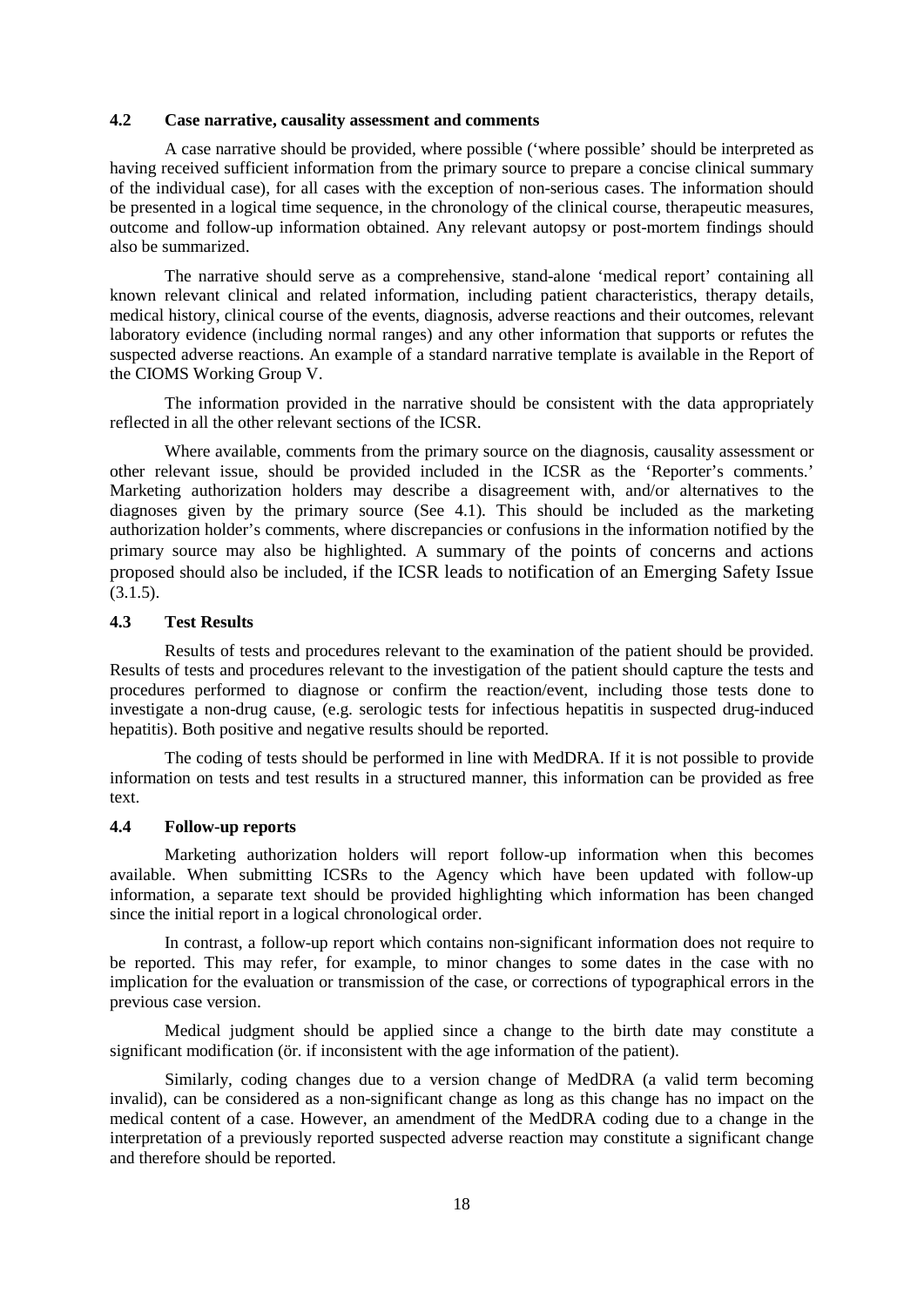## <span id="page-19-1"></span><span id="page-19-0"></span>**4.5 Special situations**

#### **4.5.1 Use of a medicinal product during pregnancy or breastfeeding**

With regard to the electronic reporting of parent-child/fetus cases, the following should be adhered to:

In the situation where a fetus or nursing neonate is exposed to one or several medicinal products through the parent and experiences one or more suspected adverse reactions (other than early spontaneous abortion/fetal demise), information on both the parent and the child/fetus should be provided in the same report. These cases are referred to as parent-child/fetus reports. The information provided in the section 'Patients characteristics' applies only to the child/fetus. Characteristics of the parent (mother or father) who is the source of additional exposure to the medicinal product should be described in the section 'Relevant medical history.'

If both the parent and the child/fetus experience suspected adverse reactions, two separate reports, i.e. one for the parent (mother or father) and one for the child/fetus, should be created but they should be cross-referenced.

If there has been no reaction affecting the child, the parent-child/fetus report is not required. However, the relevant medical history section of the report prepared for the parent should include pregnancy and exposure information.

For those cases describing miscarriage or early spontaneous abortion, only a maternal report is required. However, if the suspect medicinal product was taken by the father, the relevant medical history section should specify that the medication was taken by the father.

## **4.5.2 Suspected adverse reaction reports published in the scientific and medical literature**

<span id="page-19-2"></span>The cover page provided in Appendix 2 should be used for reporting ICSR's published in the scientific and medical literature.

The literature references should be included in the cover page, in line with the Vancouver Convention (known as "Vancouver Style"), developed by the International Committee of Medical Journal Editors. The standard format as well as those for special situations can be found in the following reference: International Committee of Medical Journal Editors. Uniform requirements for manuscripts submitted to biomedical journals. N Engl J Med. 1997; 336: 309-15 (The Vancouver recommendations are also available on the International Committee of Medical Journal Editors website [http://www.icmje.org\)](http://www.icmje.org/).

In addition to the cover page, the full text of the article, a comprehendible Turkish abstract of the article, and the ICSRs for the cases referenced in the article should be submitted. A separate ICSR should be prepared for each case covered in the article; each of them should be assigned a unique case reference number; but all of them should be provided in a single submission to TÜFAM, attached with the article to which they belong. Adverse reactions, diseases and test results should be MedDRA coded in the ICSR.

If the same marketing authorization holder has multiple medicinal products containing the same active substance, it is sufficient to make a single submission by referencing each of those medicinal products in the cover page.

#### **4.5.3 Suspected adverse reactions related to overdose, abuse, off-label use, misuse, medication error or occupation exposure**

<span id="page-19-3"></span>If a case of overdose, abuse, off-label use, misuse, medication error or occupational exposure is reported with clinical consequences, the MedDRA (Lowest Level Term) code, corresponding to the term closest to the description of the reported overdose, abuse, off-label use, misuse, medication error or occupational exposure should be selected.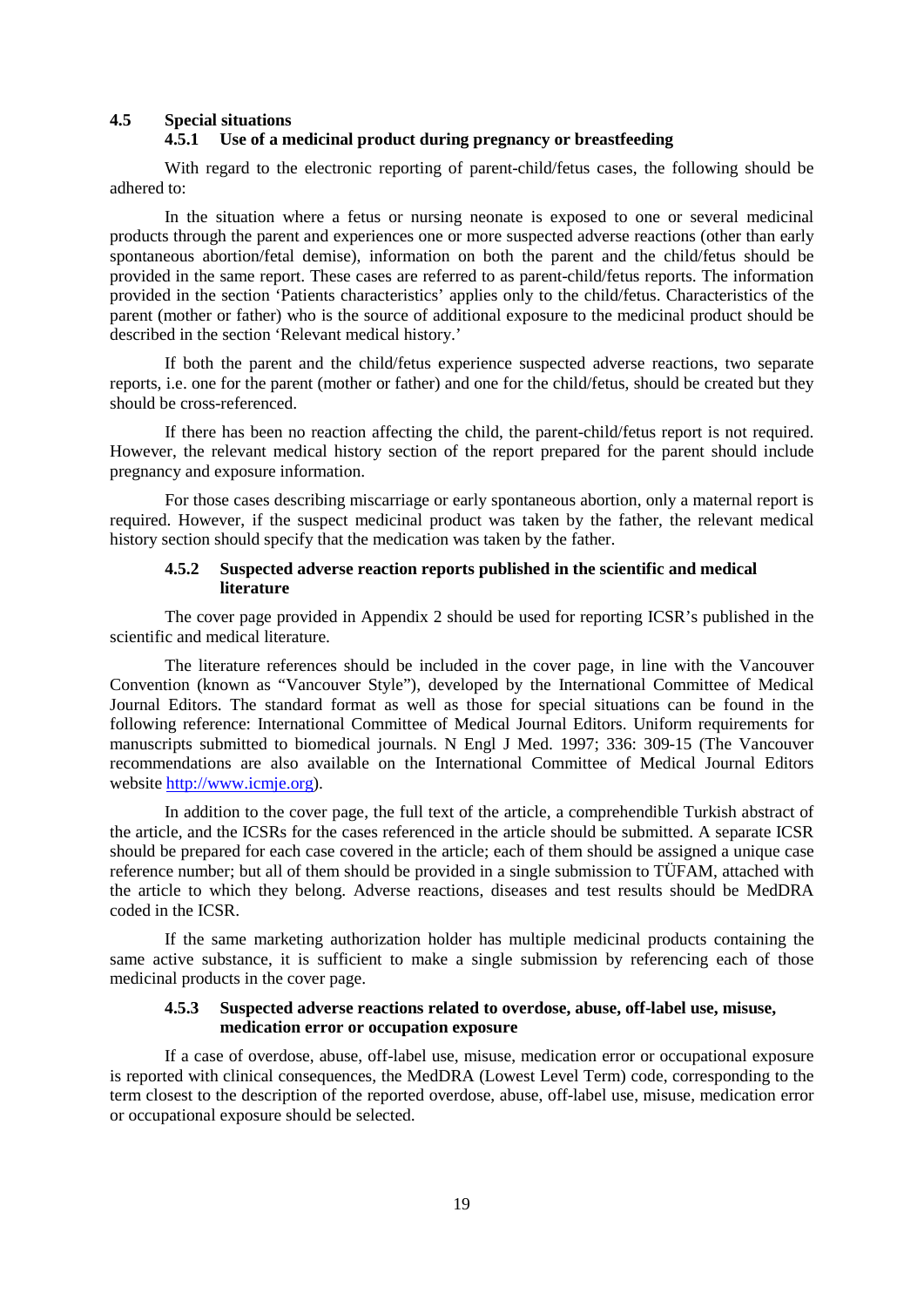#### **4.5.4 Lack of therapeutic efficacy**

<span id="page-20-0"></span>If the primary source suspects a lack of therapeutic efficacy, the MedDRA (Lowest Level Term) code, corresponding to the term closest to the description of the reported lack of therapeutic efficacy, should be selected.

## **4.5.5 Suspected adverse reactions related to the quality defect or counterfeit medicinal products**

<span id="page-20-1"></span>In order to be able to clearly identify cases related to quality defect or counterfeit medicinal products, the following recommendations should be applied:

## **4.5.5.1 Quality defect**

<span id="page-20-2"></span>Where a report of suspected adverse reactions is associated with a suspected or confirmed quality defect of a medicinal product, the MedDRA (Lowest Level Term) code of the term corresponding most closely to the product quality issue should be added to the section for suspected adverse reactions.

## **4.5.5.2 Counterfeit medicinal products**

<span id="page-20-3"></span>Where a report of suspected adverse reactions is associated with a suspected or confirmed counterfeit ingredient, active substance or medicinal product, the MedDRA (Lowest Level Term) code of the term corresponding most closely to the reported information should be added to the suspected adverse reactions.

## **4.5.6 Suspected transmission of an infectious agent via a medicinal product**

<span id="page-20-4"></span>Suspicion of transmission of an infectious agent via a medicinal product should be coded using the MedDRA terminology (Lowest Level Term). In addition, if the infectious agent is specified, the MedDRA (Lowest Level Term) code corresponding most closely to the infectious agent should also be included in the section for suspected adverse reactions.

## **4.5.7 Reports originating from organized data collection systems and other systems**

<span id="page-20-5"></span>The following reporting rules should be applied based on (i) the type of data collection system and (ii) whether the suspected medicinal product is part of the scope of the data collection system:

- 1. For all patient support programs and named patient use programs where adverse events are actively sought:
	- a. Where the adverse reaction is suspected to be related at least to the studied (or supplied) medicinal product:
		- i. the report should be considered as solicited;
		- ii. the 'report type' should be specified as 'a report from a patient support program or named patient use.'
	- b. Where the adverse reaction is only suspected to be related to a medicinal product which is not subject to the scope of the organized data collection system and there is no interaction with the studied (or supplied) medicinal product:
		- i. the report should be considered as spontaneous report, since it conveys the suspicion of the initial reporter.
- 2. For named patient use where adverse event reporting is not actively sought:
	- a. the report should be considered as spontaneous report, since it conveys the suspicion of the initial reporter.
- 3. All reports related to investigational medicinal products, comparators and/or rescue medications or concomitant medications must be submitted in line with the applicable guidelines, as provided in the Regulation on Clinical Trials.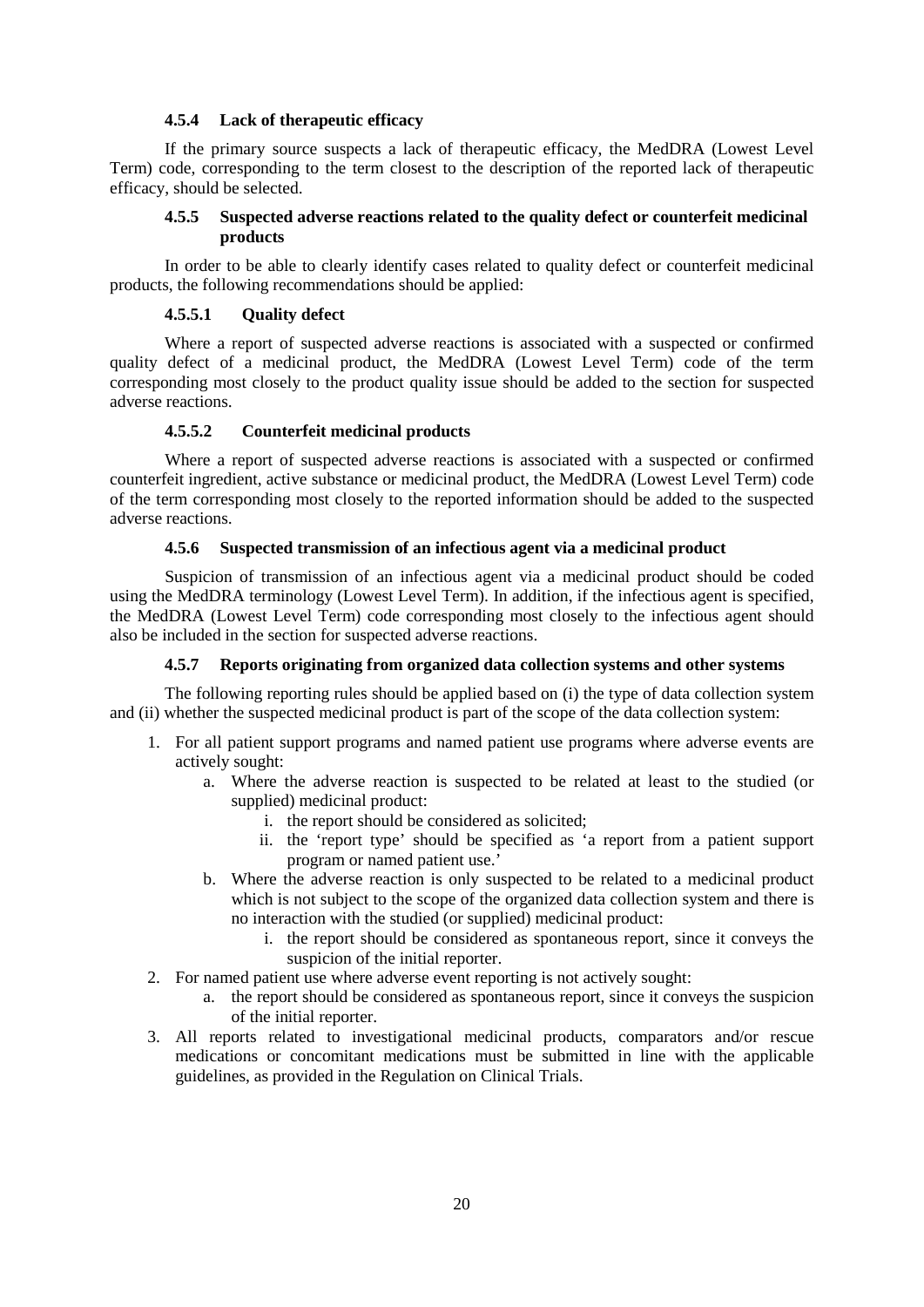All adverse reaction reports occurring during an observational studies should be managed in line with the Guideline for Observational Studies with Drugs.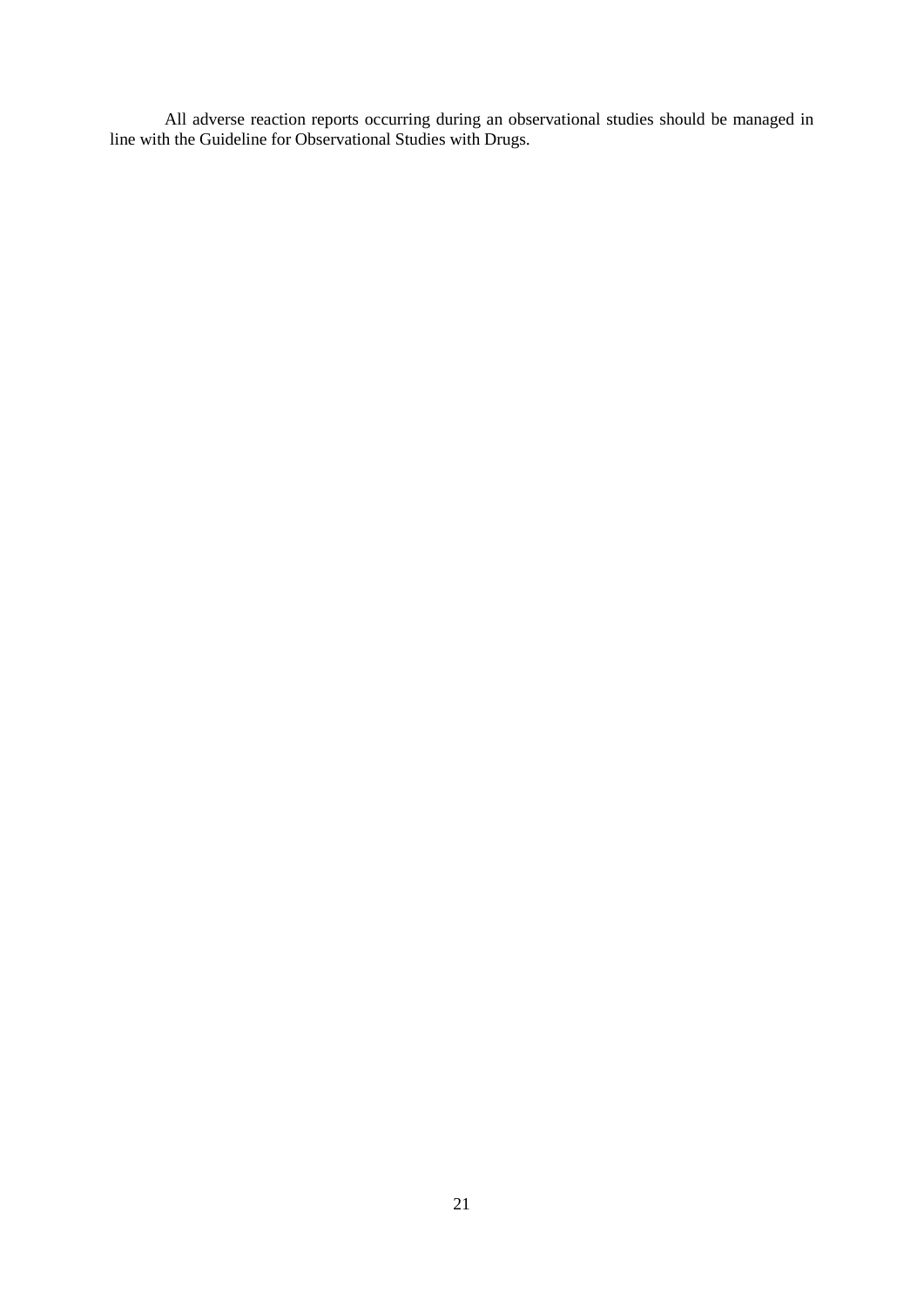## <span id="page-22-0"></span>**Appendix 1 – Cover page for reporting adverse reactions**

Turkish Ministry of Health Date<br>
Turkish Medicines and Medical Devices Agency<br>
Number Turkish Medicines and Medical Devices Agency Risk Management Office Turkish Pharmacovigilance Center Ankara

Subject: Adverse reaction report  $\#$ ............ for the medicinal product .............. Reference: (Specify the date, reference number and e-tracking number of any previous report-related correspondence with the Ministry)

| Type of adverse reaction report:                                         | Initial $\lceil \,\rceil$<br>Follow-up [], with initial report date and e-tracking number: |
|--------------------------------------------------------------------------|--------------------------------------------------------------------------------------------|
| Case reference number:                                                   |                                                                                            |
| Suspected drug $(s)$ :                                                   |                                                                                            |
| Adverse reaction(s):                                                     |                                                                                            |
| Is the adverse reaction specified in $ $ Yes $ $ 1 No $ $ 1<br>the SmPC? |                                                                                            |
| Causality assessment / marketing<br>authorization holder's comments:     |                                                                                            |

I do hereby warrant that the documents submitted to TİTCK are identical to the ones uploaded to the system.

## Signature

Qualified Person / Deputy Qualified Person Responsible for Pharmacovigilance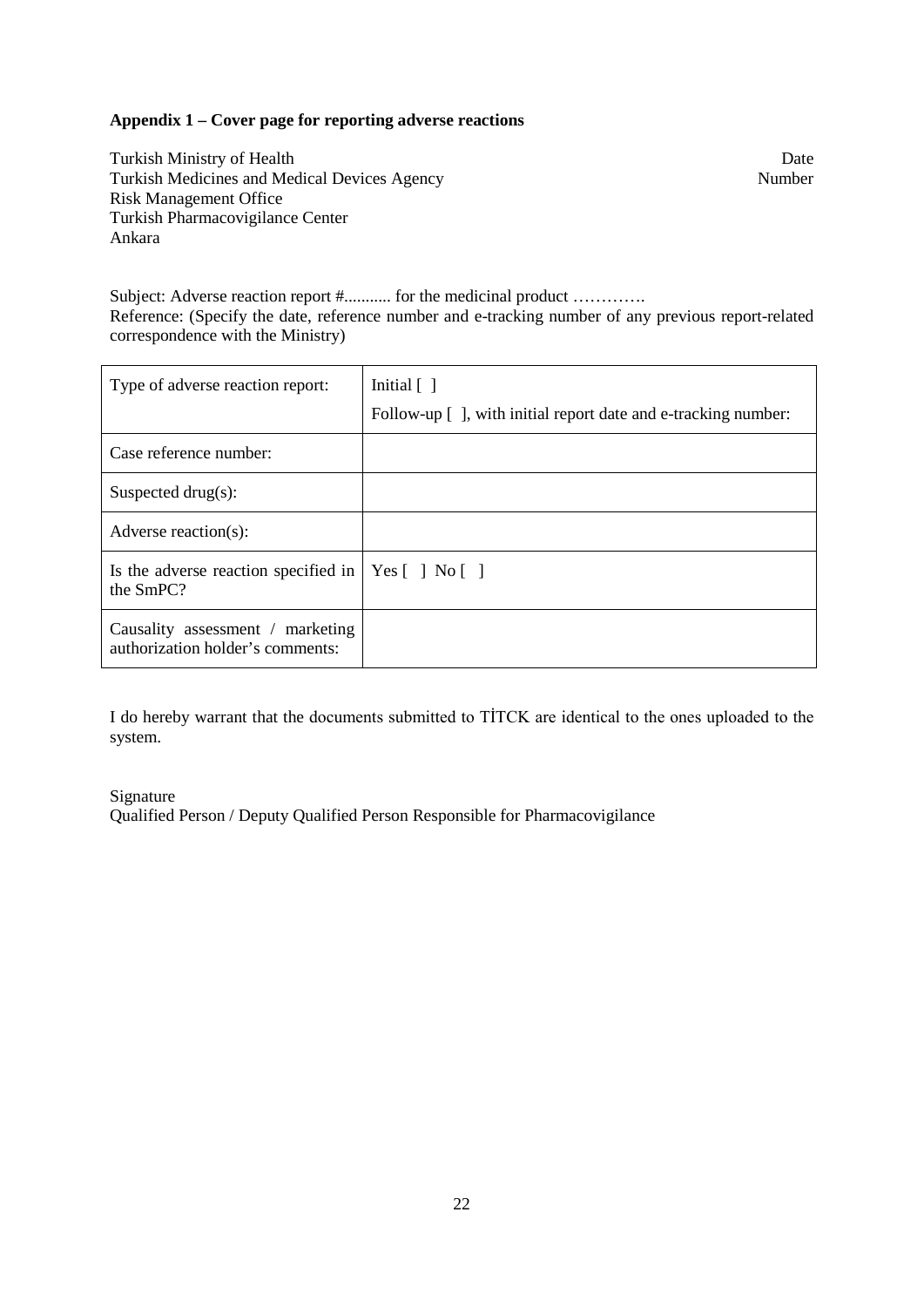## <span id="page-23-0"></span>**Appendix 2 – Cover page for reporting literature**

| Turkish Ministry of Health<br>Number<br>Turkish Medicines and Medical Devices Agency<br><b>Risk Management Office</b><br>Turkish Pharmacovigilance Center<br>Ankara |  |  |  |  |  |
|---------------------------------------------------------------------------------------------------------------------------------------------------------------------|--|--|--|--|--|
| Subject: Literature report regarding the product                                                                                                                    |  |  |  |  |  |
| <b>LITERATURE</b>                                                                                                                                                   |  |  |  |  |  |
| Described according to the Vancouver Style reference guideline.                                                                                                     |  |  |  |  |  |
| Type of report:<br>Initial [ ]<br>Follow-up [], with initial report date and e-tracking number:                                                                     |  |  |  |  |  |
| Case reference number:                                                                                                                                              |  |  |  |  |  |
| $Name(s)$ , ATC code(s) and active substance(s) of the suspected medicinal product(s):                                                                              |  |  |  |  |  |
| Number of cases:<br>Adverse Reaction(s):                                                                                                                            |  |  |  |  |  |
| Is the adverse reaction specified in the SmPC?<br>Yes $\lceil$   No $\lceil$                                                                                        |  |  |  |  |  |

I do hereby warrant that the documents submitted to TİTCK are identical to the ones uploaded to the system.

## Signature

Qualified Person / Deputy Qualified Person Responsible for Pharmacovigilance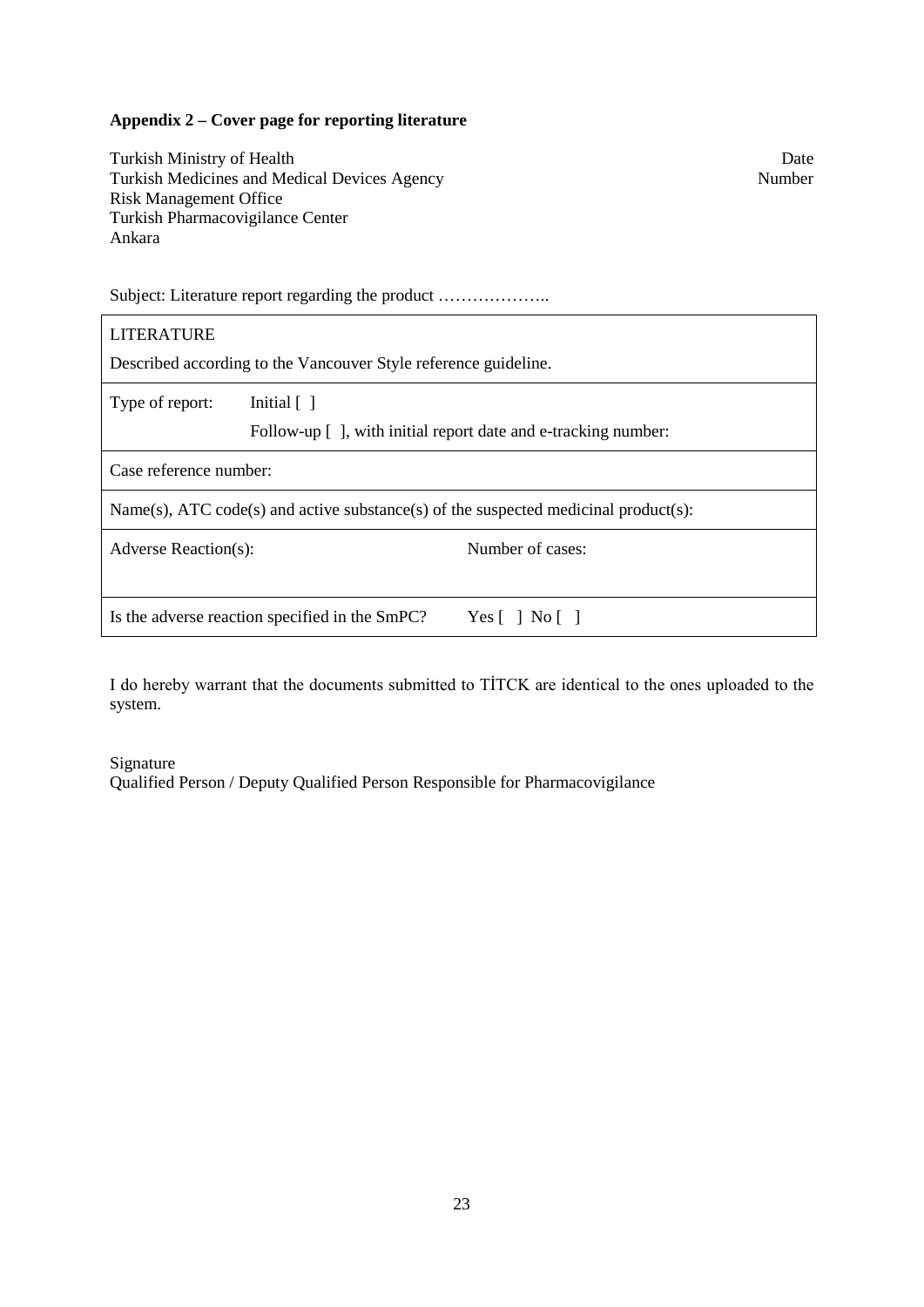#### <span id="page-24-0"></span>**Appendix 3 – Detailed guidance on the monitoring of scientific and medical literature**

#### <span id="page-24-1"></span>**Appendix 3.1 When to start and stop searching in the scientific and medical literature**

In addition to the reporting of serious ICSRs or presentation of serious and non-serious ICSRs in periodic benefit/risk assessment reports, the marketing authorization holder has an obligation to review the worldwide experience with medicinal product in the period between the submission of the marketing authorization application and the granting of the marketing authorization. The worldwide experience includes published scientific and medical literature. For the period between submission and granting of a marketing authorization, literature searching should be conducted to identify published articles that provide information that could impact on the risk-benefit assessment of the product under evaluation. For the purpose of the preparation of periodic benefit/risk assessment reports and the notification of emerging safety issues, the requirement for literature searching is not dependent on a product being marketed. Literature searches should be conducted for all products with a marketing authorization, irrespective of commercial status. It would therefore be expected that literature searching would start on submission of a marketing authorization application and continue while the authorization is active.

## <span id="page-24-2"></span>**Appendix 3.2 Where to look**

Articles relevant to the safety of medicinal products are usually published in well-recognized scientific and medical journals, however, new and important information may be first presented at international symposia or in local journals. Although the most well-known databases (e.g. Medline) cover the majority of scientific and medical journals, the most relevant publications may be collated elsewhere. A marketing authorization holder should therefore establish the most relevant source of published literature for each product.

Medline, Embase and Excerpta Medica are often used for the purpose of identifying ICSRs. These databases have broad medical subject coverage. The database providers can advise on the sources of records, the currency of the data, and the nature of database inclusions. It is best practice to have selected one or more databases appropriate to a specific product. For example, in risk-benefit assessment, safety issues arising during non-clinical safety studies may necessitate regular review of a database that has a less clinical focus and includes more laboratory-based publications.

Relevant published abstracts from meetings and draft manuscripts should be reviewed for reportable ICSRs and for inclusion in periodic benefit/risk assessment reports. Although it is not a requirement for marketing authorization holders to attend all such meetings, if there are company personnel at such a meeting, or it is sponsored by a marketing authorization holder, it is expected that articles of relevance would be available to the marketing authorization holder's pharmacovigilance system. In addition, literature that is produced or sponsored by a marketing authorization holder should be reviewed, so that any reportable ICSRs can be reported to TÜFAM as required in advance of publication. If ICSRs are brought to the attention of a marketing authorization holder from this source, they should be processed in the same way as ICSRs found on searching a database or reviewing a journal.

Abstracts from major scientific meetings are available in some databases, but posters and communications are rarely available from this source.

#### <span id="page-24-3"></span>**Appendix 3.3 Database searches**

A search is more than a collection of terms used to query a database. Decisions about the database selection, approach to records retrieval, term or text selection and the application of limits need to be relevant to the purpose of the search. For searches in pharmacovigilance, some of the considerations for database searching are described below.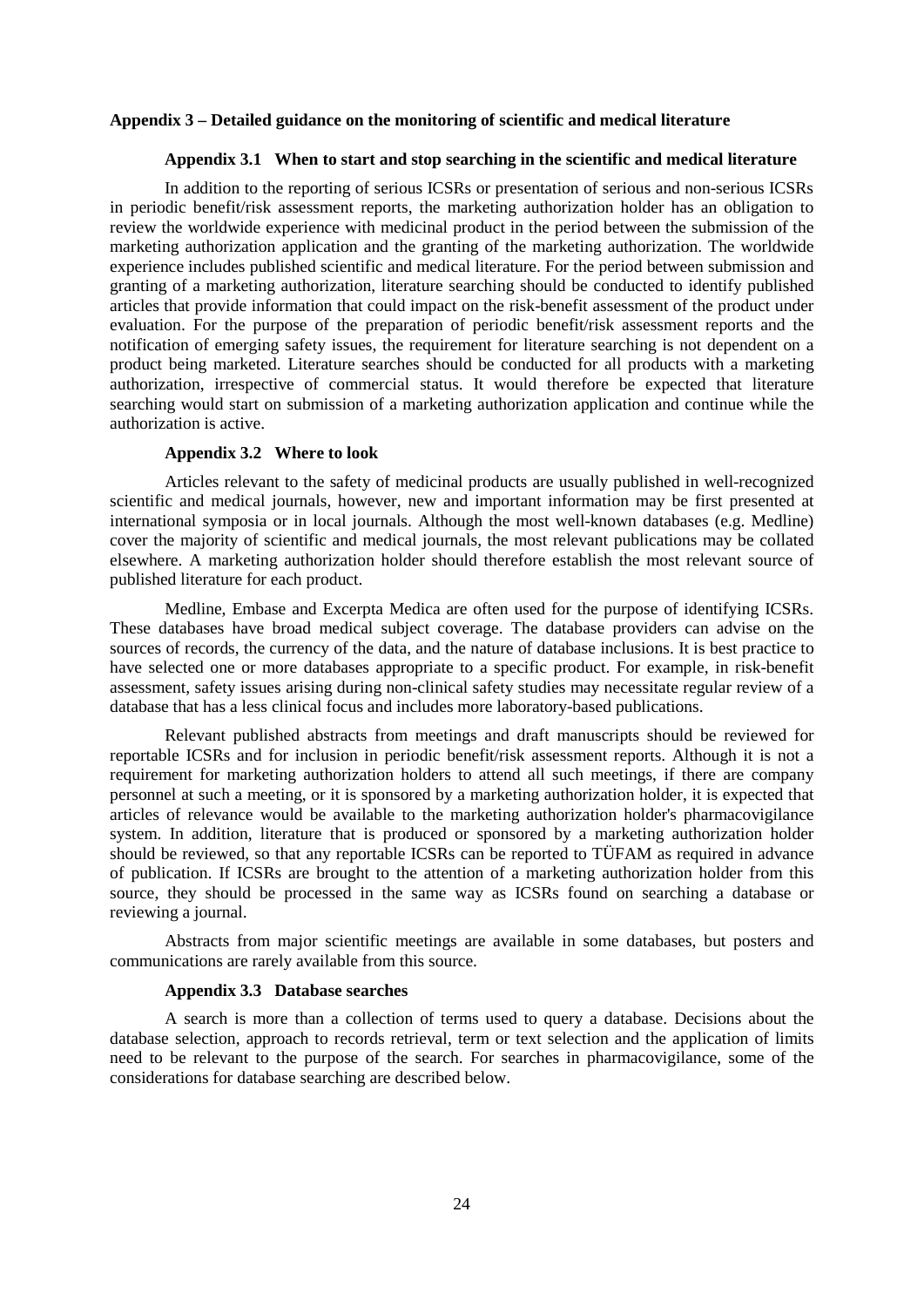#### **Appendix 3.3.1Precision and recall**

<span id="page-25-0"></span>Medical and scientific databases are a collection of records relating to a set of publications. For any given record, each database has a structure that facilitates the organization of records and searching by various means, from simple text to complex indexing terms with associated subheadings. Search terms (text or indexed) can be linked using Boolean operators and proximity codes to combine concepts, increasing or decreasing the specificity of a search. In addition, limits to the output can be set. When searching, the application of search terms means that the output is less than the entire database of the records held. The success of a search can be measured according to precision and recall (also called sensitivity). Recall is the proportion of records retrieved ("hits") when considering the total number of relevant records that are present in the database. Precision (sensitivity) is the proportion of "hits" that are relevant when considering the number of records that were retrieved. In general, the higher recall searches would result in low precision (sensitivity).

#### **Appendix 3.3.2Search construction**

<span id="page-25-1"></span>Databases vary in structure, lag time in indexing and indexing policy for new terms. While some database providers give information about the history of a particular indexing term or the application of synonyms, other databases are less sophisticated. In addition, abstracts are not always consistent in the choice of words relating to pharmacovigilance concepts or medicinal products/active substances names.

When performing a search for pharmacovigilance, the highest recall for a search would be to enter the medicinal product name and active substance name (in all their variants) only. In practice, additional indexing terms and text are added to increase precision and to reduce the search result to return records that are of relevance to pharmacovigilance. There is a balance to be achieved. It is, therefore, expected that complicated searches are accompanied by initial testing to check that relevant records are not omitted, however, there is no defined acceptable loss of recall when searching for pharmacovigilance purposes. Term selection should be relevant to the database used and the subject of the search.

#### **Appendix 3.3.3Selection of product terms**

<span id="page-25-2"></span>Searches should be performed to find records for active substances and not for brand names only. This can also include excipients or adjuvants that may have a pharmacological effect. When choosing search terms for medicinal products, there are a number of considerations.

- Is the active substance an indexed term?
- What spellings might be used by authors (particularly if the active substance is not indexed)?
- What alternative names might apply (chemical names, brand names, active metabolites)?
- Is it medically relevant to search only for a particular salt or specific compound for an active substance?

During literature searches for cases, it may be possible to construct a search that excludes records for pharmaceutical forms or routes of administration different to that of the subject product. However, articles where pharmaceutical forms or routes of administration are not specified should be included in the search. Search construction should also allow for the retrieval of overdose, medication error, abuse, misuse, off-label use or occupational exposure information, which could be poorly indexed. Searches should also not routinely exclude records of unbranded products or records for other company brands.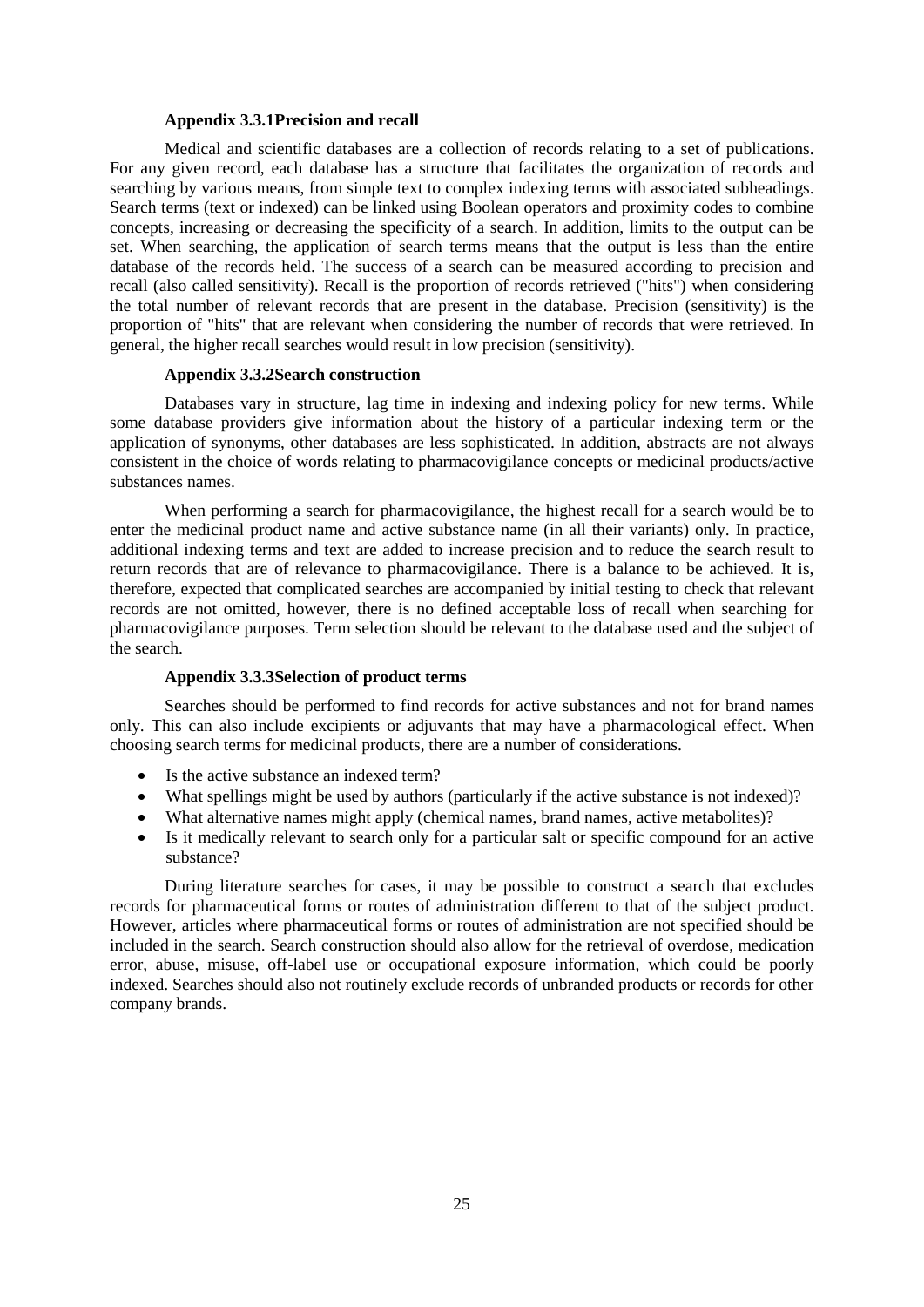#### **Appendix 3.3.4Selection of search terms**

<span id="page-26-0"></span>As described previously, there is no acceptable loss of recall when searching published literature for pharmacovigilance. The use of search terms (free text or use of indexing) allowing the construction of more precise searches may assist in achieving more accurate results.

Common searching deficiencies include the following:

- the omission of outcome terms, for example 'death' as an outcome may be the only indexed term in a case of 'sudden death';
- the omission of pregnancy terms to find adverse outcomes in pregnancy;
- the omission of terms to include special types of reports which needs to be addressed as well in periodic benefit/risk assessment reports, for example,
	- o Reports of asymptomatic overdose, medication error, off-label use, misuse, abuse, occupational exposure;
	- o Reports of uneventful pregnancy.

## **Appendix 3.3.5Limits to a search**

<span id="page-26-1"></span>Some databases apply indexing that allows the application of limits to a search, for example by subject, age, sex, or publication type. The limits applied to a search are not always shown in the 'search strategy' or search string.

If limits are applied, they should be relevant to the purpose of the search. When searching a worldwide scientific and medical literature database, titles and abstracts are usually in English language.

Limits can be applied to produce results for date ranges, for example, weekly searches can be obtained by specifying the start and end date for the records to be retrieved. It should be remembered that the search includes an entire time period, for example, records that may have been added later in the day for the day of the search should be covered in the next search. The search should also retrieve all records added in that period, and not just those initially entered or published during the specified period (so that records that have been updated or retrospectively added are retrieved). This should be checked with the database provider if it is not clear.

Although one of the purposes of searching is to identify ICSRs for reporting, the use of publication type limits is not robust. ICSRs may be presented within review or study publications, and such records may not be indexed as 'case-reports,' resulting in their omission for preparation of periodic benefit/risk assessment reports from search results limited by publication type.

## <span id="page-26-2"></span>**Appendix 3.4 Record keeping**

Records of literature searches should be maintained in accordance with the requirements described in the Regulation. Marketing authorization holders should demonstrate due diligence in searching published scientific and medical literature. It is always good practice to retain a record of the search construction, the database used and the date the search was run. In addition, it may be useful to retain results of the search for an appropriate period of time, particularly in the event of zero results. If decision making is performed based on the results, it is particularly important to retain this information.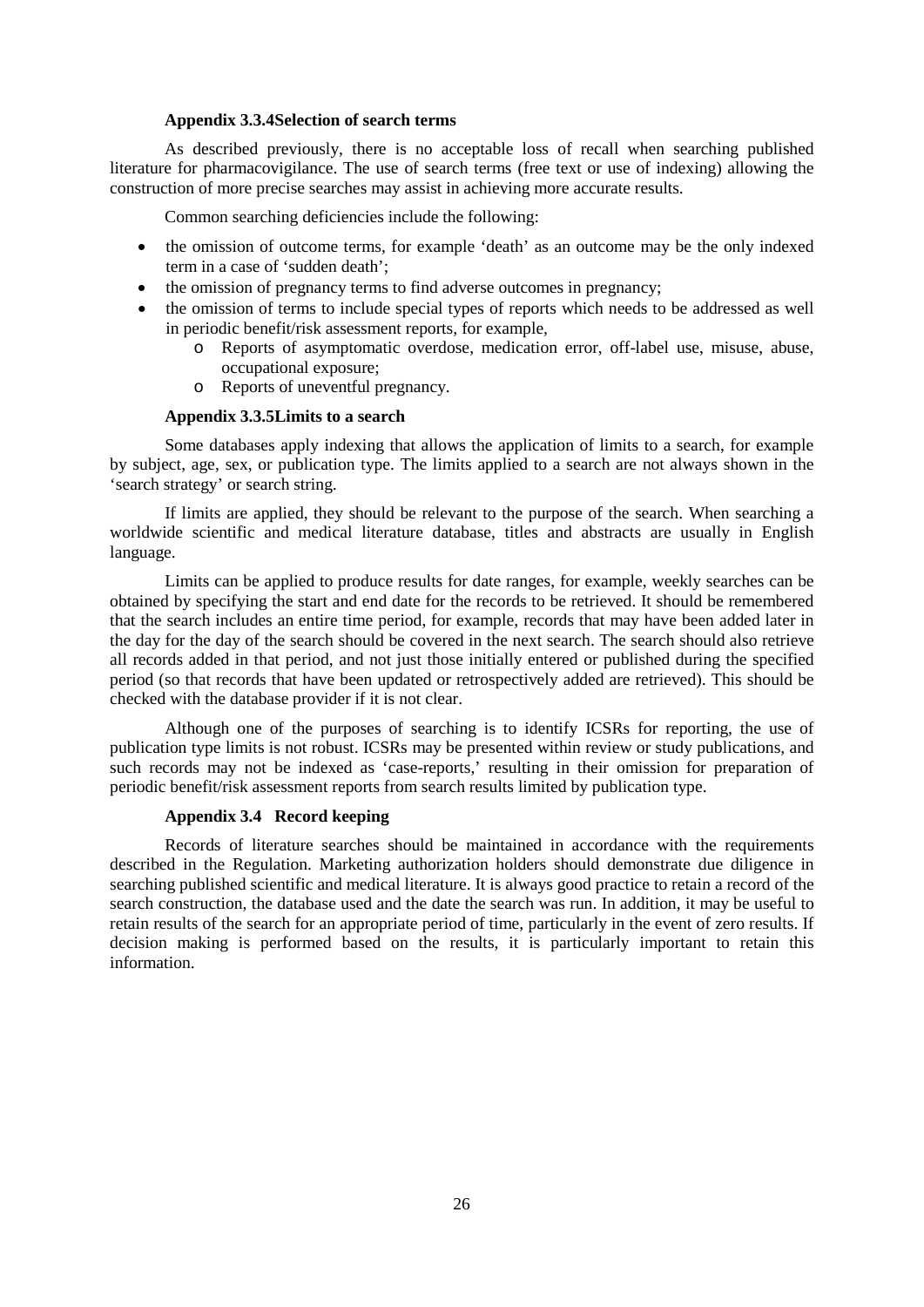#### <span id="page-27-0"></span>**Appendix 3.5 Outputs**

Databases can show search results in different ways, for example, titles only or title and abstract with or without indexing terms. Some publications are of obvious relevance at first glance, whereas others may be more difficult to identify. Consistent with the requirement to provide the full citation for an article and to identify relevant publications, the title, citation and abstract (if available) should always be retrieved and reviewed.

#### <span id="page-27-1"></span>**Appendix 3.6 Review and selection of articles**

It is expected that the person reviewing the results of a search is trained to identify the articles of relevance. This may be an information professional trained in pharmacovigilance or a pharmacovigilance professional with knowledge of the database used. Recorded confirmation that the search results have been reviewed will assist in demonstrating that there is a systematic approach to collecting information about suspected adverse reactions from literature sources. It is recommended that quality control checks are performed on a sample of literature reviews / selection of articles to check the primary reviewer is identifying the relevant articles.

A common issue in selecting relevant articles from the results of a search is that often this process is conducted for the purposes of identification of ICSRs only. Because the review should also be used as the basis for collating articles for the periodic benefit/risk assessment report production, relevant studies with no ICSRs should also be identified, as well as those reports of events that do not qualify for reporting.

Outputs from searches may contain enough information to be a valid ICSR; nevertheless the article should be ordered. All articles for search results that are likely to be relevant to pharmacovigilance requirements should be obtained, as they may contain valid ICSRs or relevant safety information. The urgency with which this occurs should be proportionate to the content of the material reviewed and the resulting requirement for action.

Articles can be excluded from reporting by the marketing authorization holder if another company's branded medicinal product is the suspected medicinal product. In the absence of a specified medicinal product source and/or invented name, ownership of the medicinal product should be assumed for articles about an active substance. Alternative reasons for the exclusion of a published article for the reporting of ICSRs are detailed in 3.1.2.

## <span id="page-27-2"></span>**Appendix 3.7 Day 0**

Day zero is the date on which any staff member of a marketing authorization holder or contract organization becomes aware of a publication containing the minimum information for an ICSR to be reportable. It is sometimes possible to identify the date on which a record was available on a database, although with weekly literature searching, day zero for a reportable adverse reaction present in an abstract is taken to be the date on which the search was conducted. For articles that have been ordered as a result of literature search results, day zero is the date when the minimum information for an ICSR to be valid is available. Marketing authorization holders should obtain articles promptly in order to confirm the validity of a case.

#### <span id="page-27-3"></span>**Appendix 3.8 Duplicate reports**

When reporting ICSRs, literature cases should be checked to prevent reporting of duplicates, and previously reported cases should be identified as such when reported.

## <span id="page-27-4"></span>**Appendix 3.9 Outsourcing literature search services**